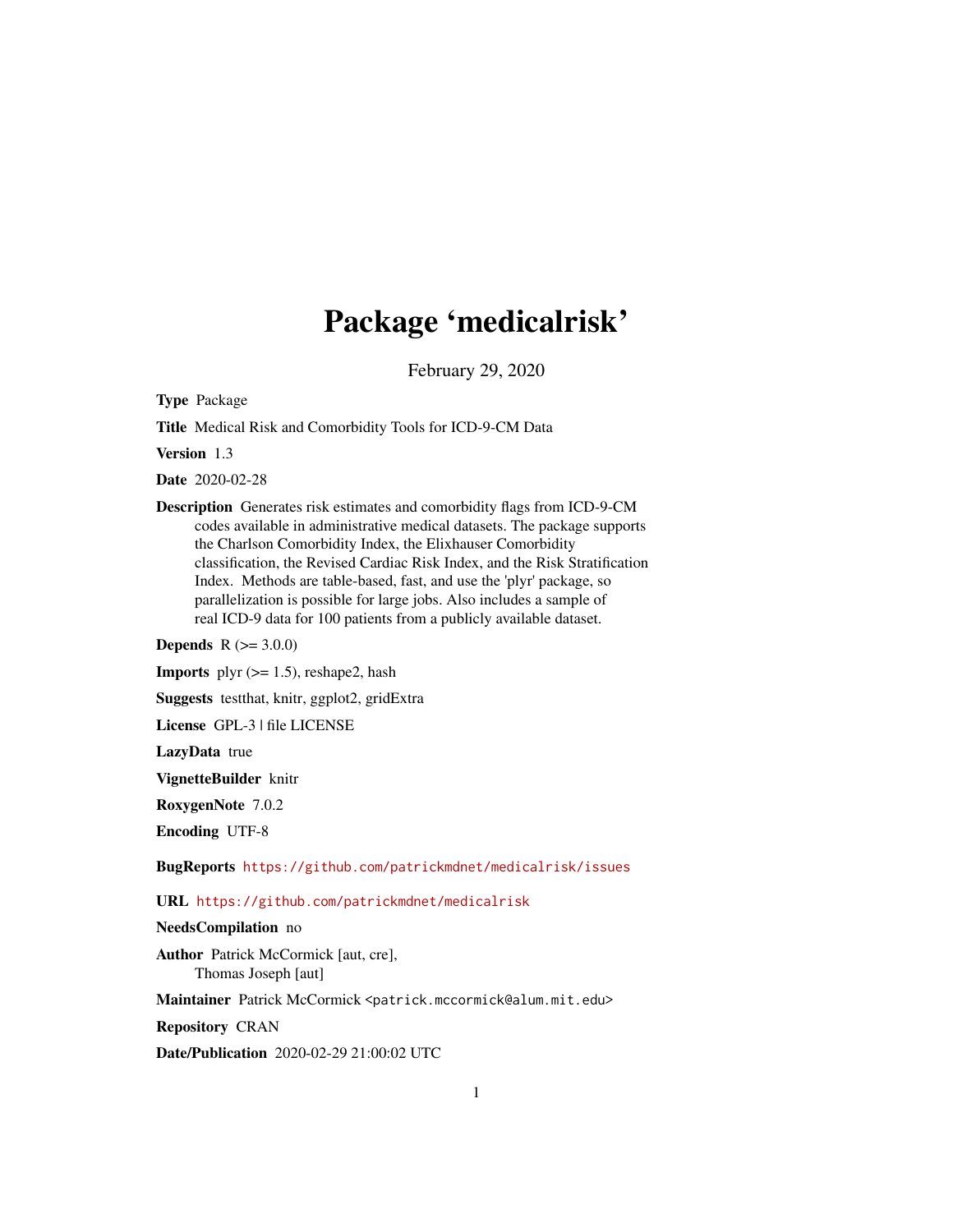## <span id="page-1-0"></span>R topics documented:

|                                                                                                                                                                                                                                                                                                                                   | $\overline{2}$  |
|-----------------------------------------------------------------------------------------------------------------------------------------------------------------------------------------------------------------------------------------------------------------------------------------------------------------------------------|-----------------|
|                                                                                                                                                                                                                                                                                                                                   | 3               |
|                                                                                                                                                                                                                                                                                                                                   | $\overline{4}$  |
|                                                                                                                                                                                                                                                                                                                                   | 5               |
|                                                                                                                                                                                                                                                                                                                                   | 5               |
|                                                                                                                                                                                                                                                                                                                                   | 6               |
|                                                                                                                                                                                                                                                                                                                                   | $\tau$          |
|                                                                                                                                                                                                                                                                                                                                   | - 8             |
|                                                                                                                                                                                                                                                                                                                                   | $\overline{10}$ |
|                                                                                                                                                                                                                                                                                                                                   | -11             |
|                                                                                                                                                                                                                                                                                                                                   |                 |
|                                                                                                                                                                                                                                                                                                                                   |                 |
|                                                                                                                                                                                                                                                                                                                                   | $\overline{14}$ |
|                                                                                                                                                                                                                                                                                                                                   |                 |
|                                                                                                                                                                                                                                                                                                                                   |                 |
|                                                                                                                                                                                                                                                                                                                                   |                 |
| $rsi_{\text{beta}}$ $\text{leta}_{\text{alpha}}$ $\text{1}$ $\text{1}$ $\text{1}$ $\text{1}$ $\text{1}$ $\text{1}$ $\text{1}$ $\text{1}$ $\text{1}$ $\text{1}$ $\text{1}$ $\text{1}$ $\text{1}$ $\text{1}$ $\text{1}$ $\text{1}$ $\text{1}$ $\text{1}$ $\text{1}$ $\text{1}$ $\text{1}$ $\text{1}$ $\text{1}$ $\text{1}$ $\text{$ | -18             |
|                                                                                                                                                                                                                                                                                                                                   |                 |
|                                                                                                                                                                                                                                                                                                                                   | - 19            |
|                                                                                                                                                                                                                                                                                                                                   |                 |
| $rsi\_sample\_data \ldots \ldots \ldots \ldots \ldots \ldots \ldots \ldots \ldots \ldots \ldots \ldots \ldots$                                                                                                                                                                                                                    | 20              |
|                                                                                                                                                                                                                                                                                                                                   | 20              |
|                                                                                                                                                                                                                                                                                                                                   | 21              |
|                                                                                                                                                                                                                                                                                                                                   | 22              |
|                                                                                                                                                                                                                                                                                                                                   | 22              |
|                                                                                                                                                                                                                                                                                                                                   |                 |

#### **Index** [24](#page-23-0)

<span id="page-1-1"></span>charlson\_list *List of Charlson comorbidities*

#### Description

List of Charlson comorbidities

### Usage

```
charlson_list
```
#### Format

A list, with one column for each comorbidity; value is a textual description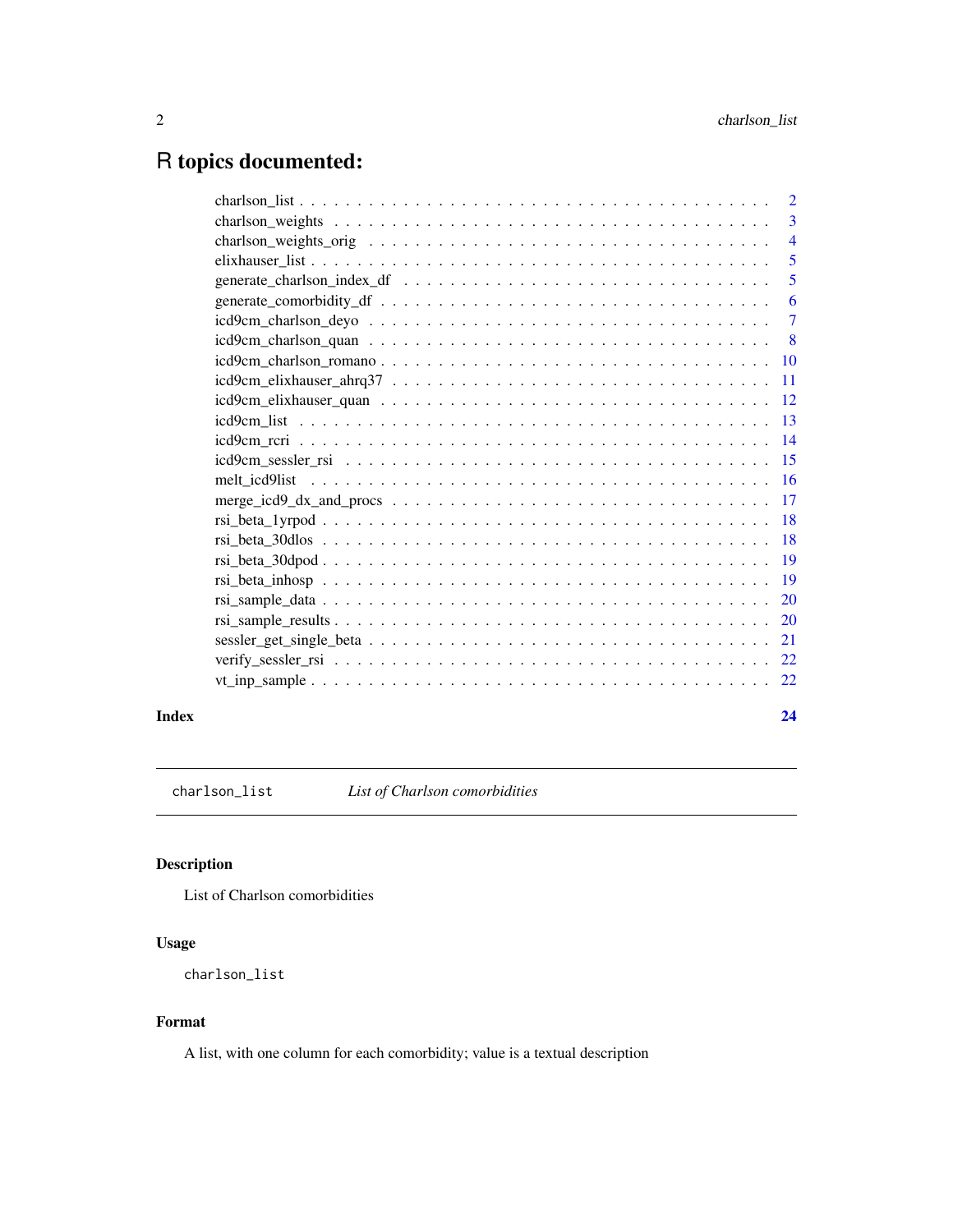#### <span id="page-2-0"></span>charlson\_weights 3

#### Examples

```
# List the strings used to refer to Charlson comorbidities
names(charlson_list)
```
# List descriptions of comorbidities charlson\_list

<span id="page-2-1"></span>charlson\_weights *Map of Charlson comorbidity categories to revised weights*

#### **Description**

List that links the Charlson comorbidity categories to revised weights as calculated by Schneeweiss in Table 4 of his paper.

#### Usage

charlson\_weights

#### Format

A list, with Charlson comorbidities as names and weight as value

#### Details

Revised Schneeweiss weights:

 $0 =$  Connective tissue dz, Ulcer

1 = MI, PVD, CVD, Diabetes, Hemiplegia

2 = CHF, Chronic pulm dz, Mild liver dz, Diabetes with end organ damage, Any tumor, Leukemia, Lymphoma

3 = Dementia, Mod or severe renal dz

4 = Moderate or severe liver dz, AIDS

 $6$  = Metastatic solid tumor

#### References

1. Schneeweiss S, Wang PS, Avorn J, Glynn RJ: Improved comorbidity adjustment for predicting mortality in Medicare populations. Health services research 2003; 38:1103 [http://www.ncbi.](http://www.ncbi.nlm.nih.gov/pubmed/12968819) [nlm.nih.gov/pubmed/12968819](http://www.ncbi.nlm.nih.gov/pubmed/12968819)

#### See Also

[charlson\\_weights\\_orig](#page-3-1), [icd9cm\\_charlson\\_deyo](#page-6-1), [icd9cm\\_charlson\\_romano](#page-9-1), [icd9cm\\_charlson\\_quan](#page-7-1), [melt\\_icd9list](#page-15-1)

#### Examples

```
charlson_weights["dementia"]
```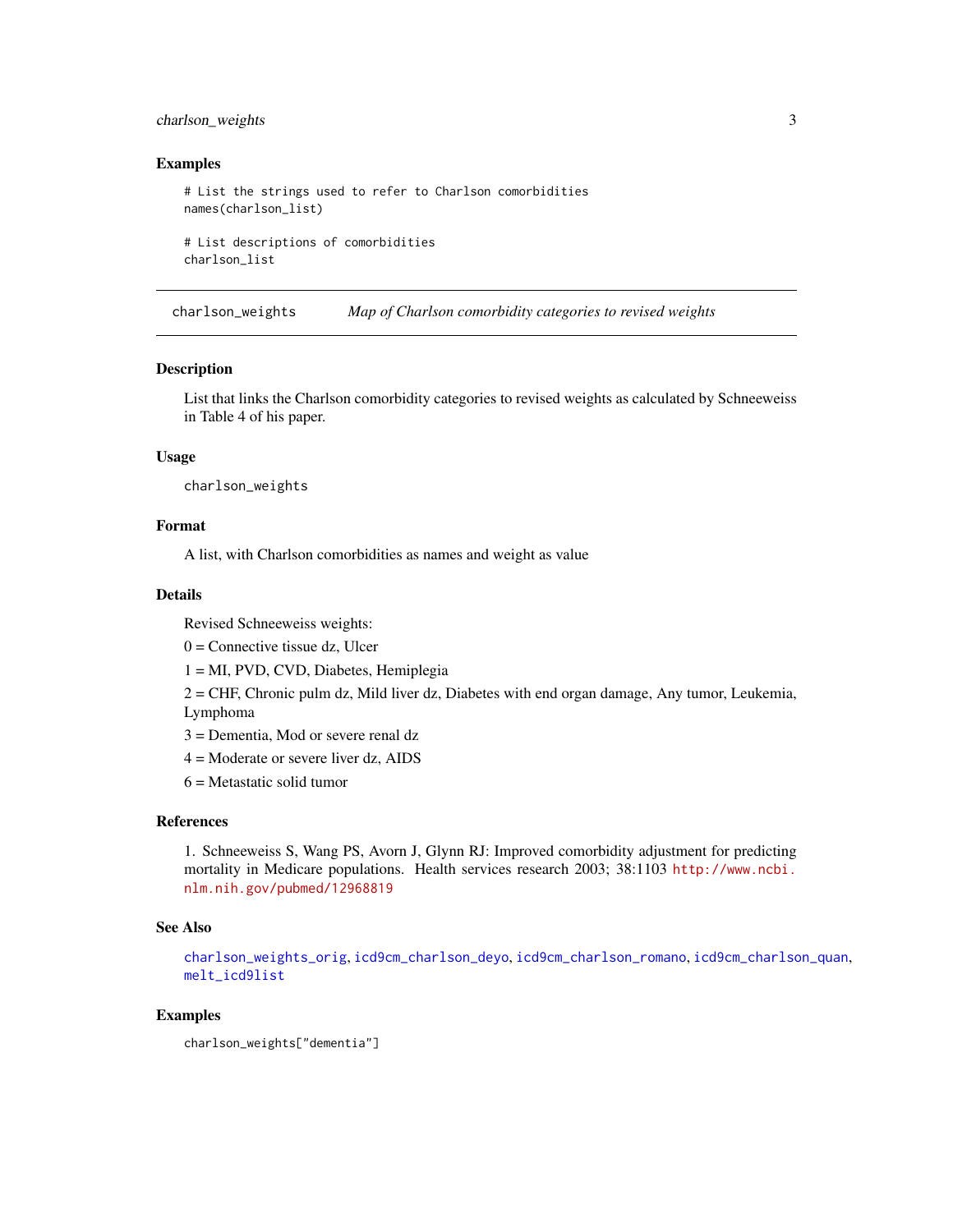<span id="page-3-1"></span><span id="page-3-0"></span>charlson\_weights\_orig *Map of Charlson comorbidity categories to weights*

#### Description

List that links the Charlson comorbidity categories to the original weights (specified in the original Charlson paper, Table 3)

#### Usage

charlson\_weights\_orig

#### Format

A list, with Charlson comorbidities as names and weight as value

#### Details

Original Weights:

1 = MI, CHF, PVD, CVD, Dementia, Chronic pulm dz, Connective tissue dz, Ulcer, Mild liver dz, Diabetes

2 = Hemiplegia, Mod or severe renal dz, Diabetes with end organ damage, Any tumor, Leukemia, Lymphoma

3 = Moderate or severe liver dz

6 = Metastatic solid tumor, AIDS

#### References

1. Charlson ME, Pompei P, Ales KL, MacKenzie CR: A new method of classifying prognostic comorbidity in longitudinal studies: development and validation. Journal of chronic diseases 1987; 40:373-83 <http://www.ncbi.nlm.nih.gov/pubmed/3558716>

#### See Also

[charlson\\_weights](#page-2-1), [icd9cm\\_charlson\\_deyo](#page-6-1), [icd9cm\\_charlson\\_romano](#page-9-1), [icd9cm\\_charlson\\_quan](#page-7-1), [melt\\_icd9list](#page-15-1)

#### Examples

charlson\_weights\_orig["aids"]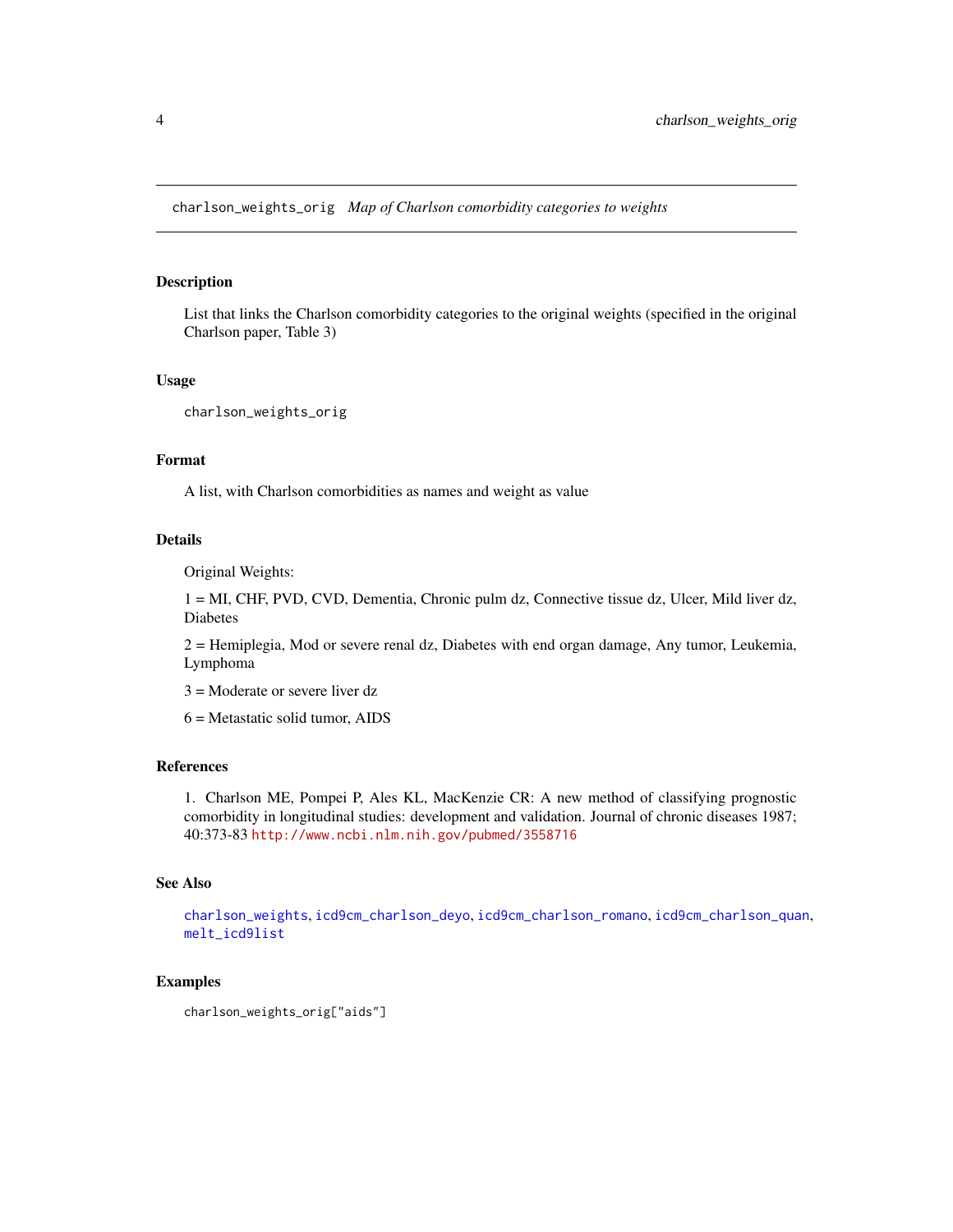<span id="page-4-1"></span><span id="page-4-0"></span>elixhauser\_list *List of Elixhauser comorbidities*

#### Description

List of Elixhauser comorbidities

#### Usage

elixhauser\_list

#### Format

A list, with one column for each comorbidity; value is a textual description

#### Examples

```
# List the strings used to refer to Elixhauser comorbidities
names(elixhauser_list)
# List descriptions of comorbidities
```

```
elixhauser_list
```
generate\_charlson\_index\_df

*Calculate the Charlson Comorbidity Index*

#### Description

generate\_charlson\_index\_df merges a data frame of Charlson comorbidities with [charlson\\_weights](#page-2-1) and sums the results per patient.

#### Usage

```
generate_charlson_index_df(
 df,
 idvar = "id",weights = medicalrisk::charlson_weights
)
```
#### Arguments

| df      | a data frame with ID column idvar and logical columns for each comorbidity, |
|---------|-----------------------------------------------------------------------------|
|         | such as that generated by generate_comorbidity_df                           |
| idvar   | string with name of ID variable within df                                   |
| weights | defaults to charlson weights                                                |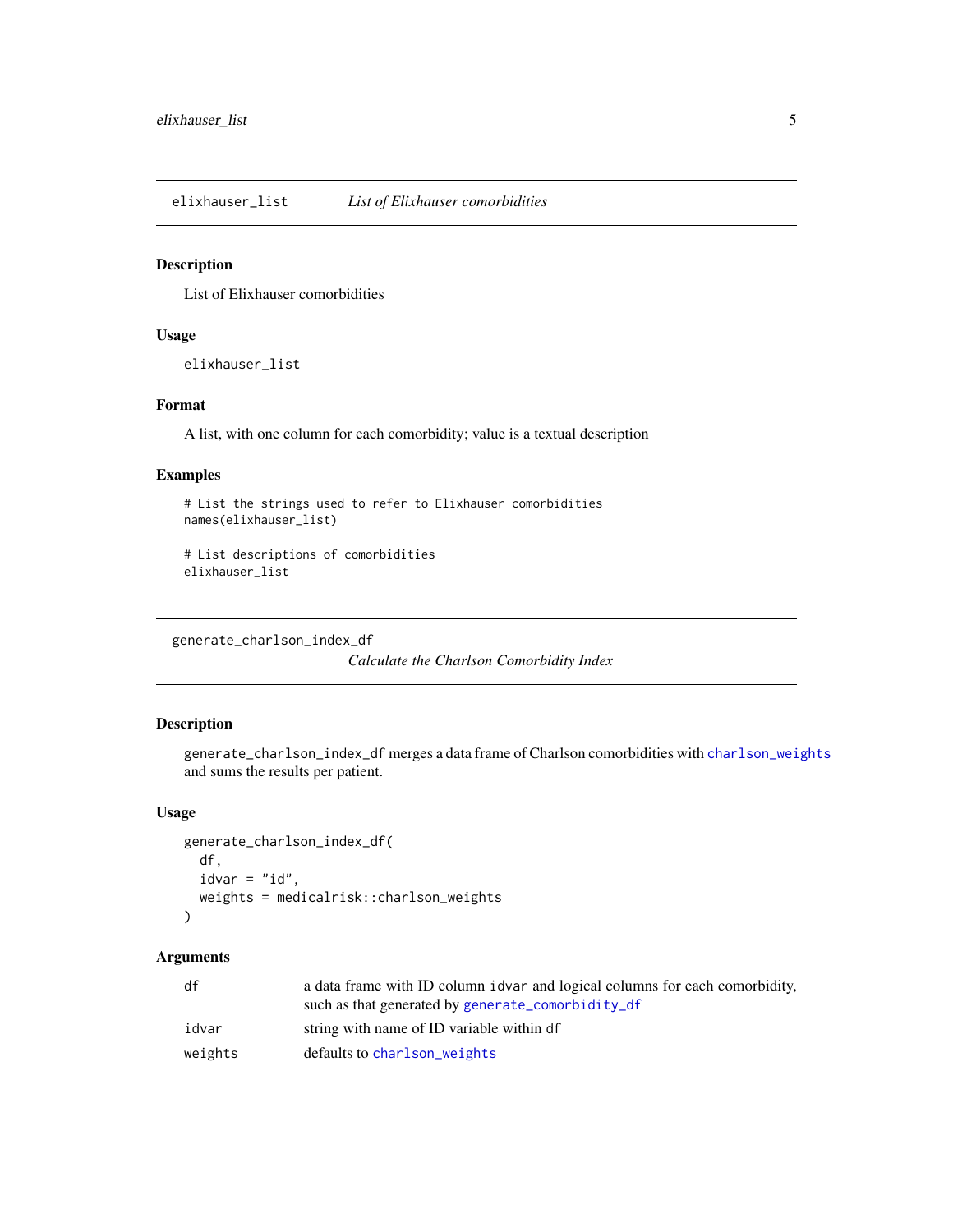#### <span id="page-5-0"></span>Value

a dataframe with two columns, idvar and "index"

#### See Also

[generate\\_comorbidity\\_df](#page-5-1), [charlson\\_weights](#page-2-1), [charlson\\_weights\\_orig](#page-3-1)

#### Examples

# calculate Charlson Comorbidity Index for all patients in the \code{\link{vt\_inp\_sample}} data(vt\_inp\_sample)

generate\_charlson\_index\_df(generate\_comorbidity\_df(vt\_inp\_sample))

<span id="page-5-1"></span>generate\_comorbidity\_df

*Generate a comorbidity dataframe*

#### Description

Merges a given DF of IDs and ICD-9-CM codes to one of the ICD9CM maps, removes redundant comorbidities, and returns a dataframe.

#### Usage

```
generate_comorbidity_df(
  df,
  idvar = "id",icd9var = "icd9cm",
  icd9mapfn = icd9cm_charlson_quan,
  .progress = "none",
  .parallel = FALSE,
  .paropts = NULL
\mathcal{L}
```
#### Arguments

| df        | a data frame with at least two columns, specified as idvar and icd9var.                            |  |
|-----------|----------------------------------------------------------------------------------------------------|--|
| idvar     | string with name of ID variable within df (defaults to "id")                                       |  |
| icd9var   | string with name of ICD code variable within df (defaults to icd9cm)                               |  |
| icd9mapfn | Function to generate comorbidity data frame from ICD-9 codes (defaults to<br>icd9cm_charlson_quan) |  |
| .progress | passed to ddply                                                                                    |  |
| .parallel | passed to ddply                                                                                    |  |
| .paropts  | passed to ddply                                                                                    |  |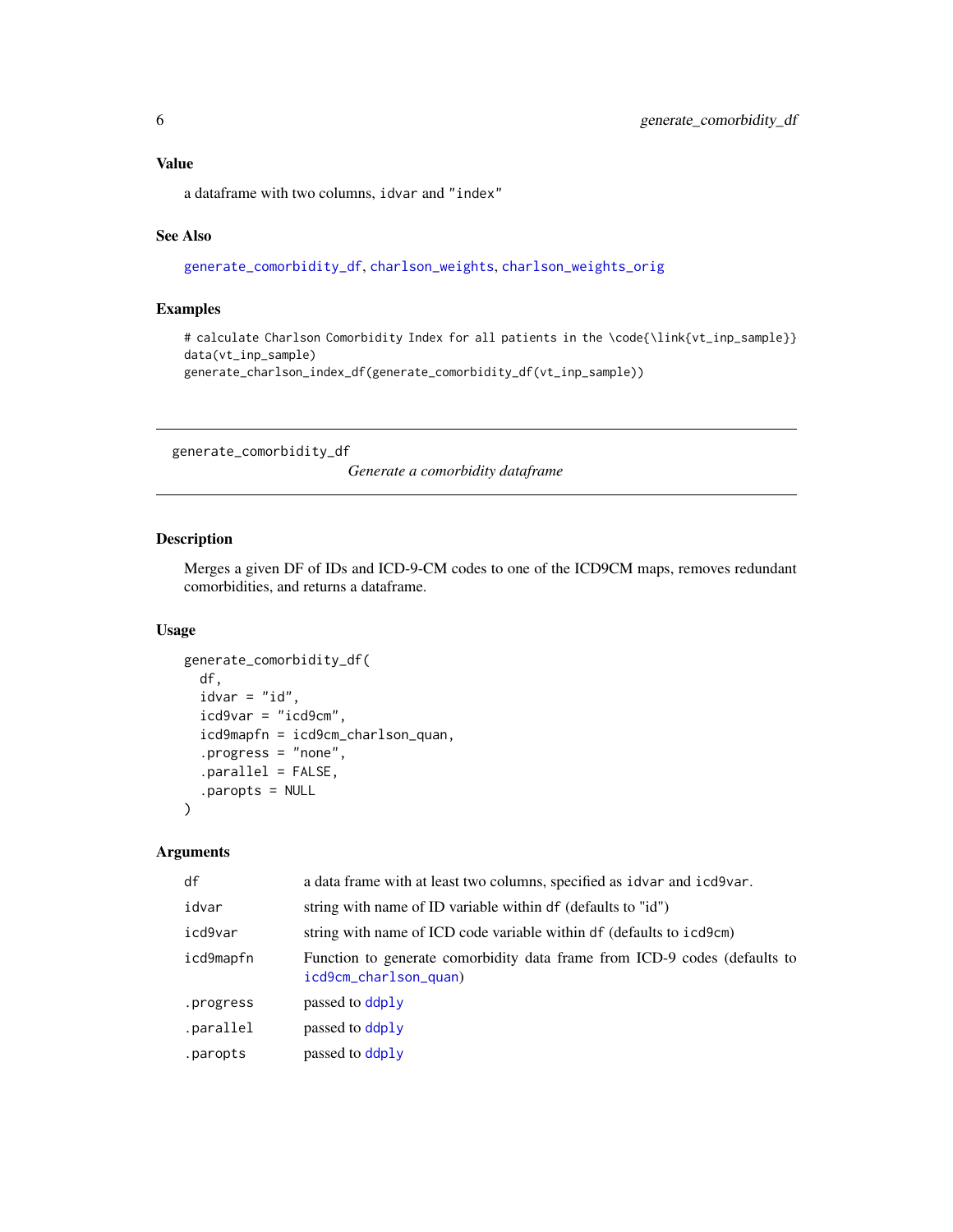#### <span id="page-6-0"></span>Details

Redundancy rules: \* If "tumor" and "mets", only "mets" will be returned. \* If "htn" and "htncx", only "htncx" will be returned. \* If "dm" and "dmcx", only "dmcx" will be returned. \* If "liver" and "modliver", only "modliver" will be returned.

Van Walraven has a modification adopted here where the following "dmcx" codes are downgraded to "dm" if the specific DM complication is separately coded:  $*$  D2(49l50)4x is DM w renal  $*$ D2(49|50)6x is DM w neuro \* D2(49|50)7x is DM w PVD

Cases without any comorbidities will not appear in the returned data frame.

#### Value

a dataframe with column idvar and a logical column for each comorbidity

#### Examples

```
cases <- data.frame(id=c(1,1,1,2,2,2,2,2),
         icd9cm=c("D20206","D24220","D4439","D5064","DE8788","D40403","D1960","D1958"),
         stringsAsFactors=TRUE)
generate_comorbidity_df(cases)
# generate categories for patients in the \code{\link{vt_inp_sample}}
generate_comorbidity_df(vt_inp_sample)
# in this example, D25071 is reduced to "dm" from "dmcx" because D4439 already codes perivasc
# also, D20206 "tumor" and D1970 "mets" lead to just "mets"
# D25001 and D25040 are just "dmcx"
# D45621 and D570 are just "modliver"
cases <- data.frame(id=c(1,1,1,1,2,2,2,2),
  icd9cm=c("D1970","D20206","D25071","D4439","D25001","D25040","D45621","D570"),
  stringsAsFactors=TRUE)
generate_comorbidity_df(cases)
```
<span id="page-6-1"></span>icd9cm\_charlson\_deyo *Create Deyo map of ICD-9-CM to Charlson comorbidities*

#### Description

Function that generates a data frame linking ICD-9-CM codes to the Charlson comorbidity categories using the Deyo mapping.

#### Usage

```
icd9cm_charlson_deyo(icd9)
```
#### **Arguments**

icd9 a unique character vector of ICD-9-CM codes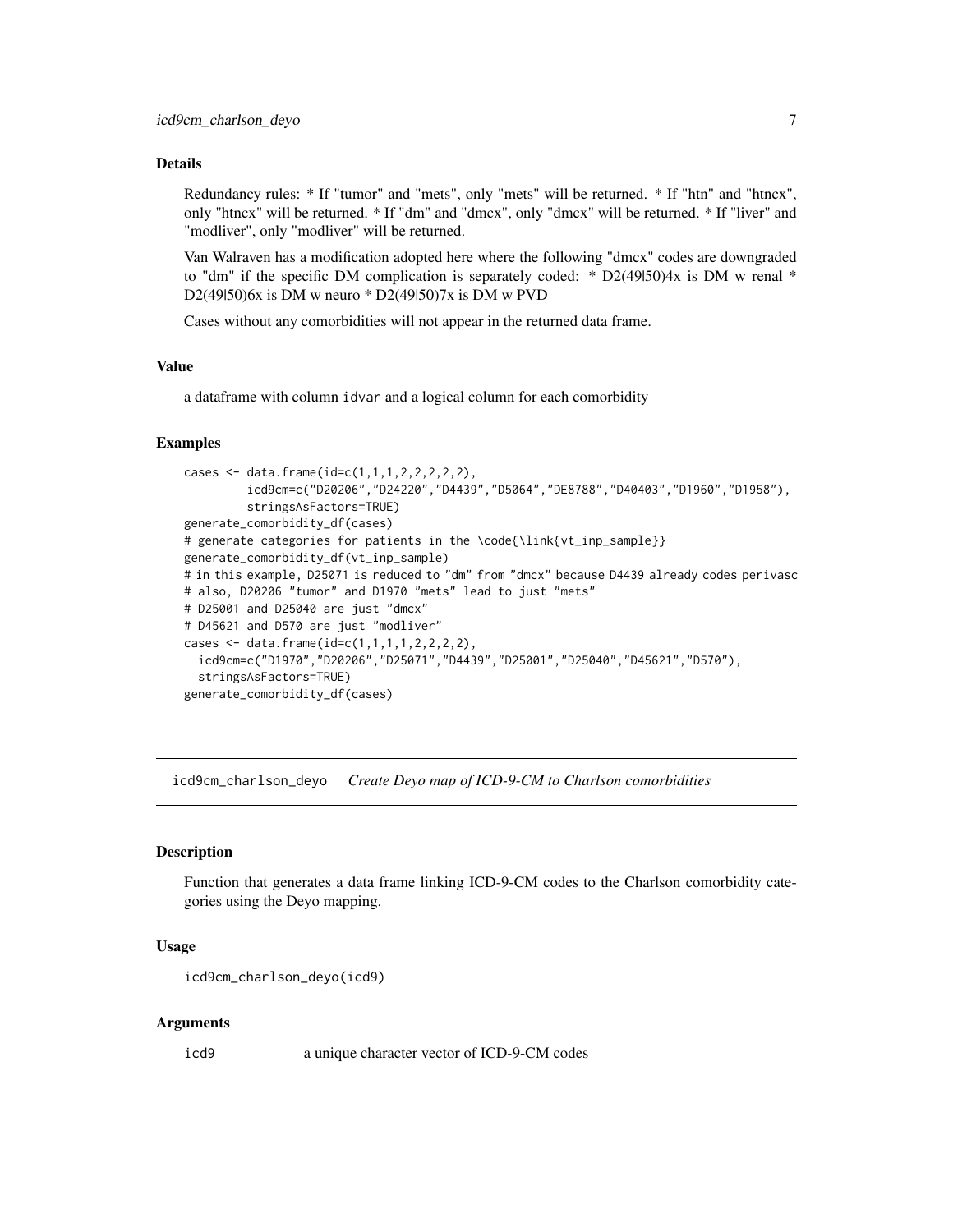#### <span id="page-7-0"></span>Details

NOTE: The input vector of ICD-9-CM codes must be unique, because the output dataframe uses the ICD-9-CM code as row.name.

Uses regular expressions created from the paper by Deyo in 1992.

ICD-9-CM codes must have periods removed. Diagnostic codes are prefixed with 'D' while procedure codes are prefixed with 'P'. So, diagnostic code 404.03 should be "D40403".

#### Value

A data frame, with ICD9 codes as row names and one logical column for each comorbidity in [charlson\\_list](#page-1-1)

#### **References**

1. Deyo RA, Cherkin DC, Ciol MA: Adapting a clinical comorbidity index for use with ICD-9- CM administrative databases. Journal of clinical epidemiology 1992; 45:613-9 [http://www.ncbi.](http://www.ncbi.nlm.nih.gov/pubmed/1607900) [nlm.nih.gov/pubmed/1607900](http://www.ncbi.nlm.nih.gov/pubmed/1607900)

#### See Also

[icd9cm\\_charlson\\_quan](#page-7-1), [icd9cm\\_charlson\\_romano](#page-9-1), [icd9cm\\_elixhauser\\_quan](#page-11-1), [icd9cm\\_elixhauser\\_ahrq37](#page-10-1), [charlson\\_weights](#page-2-1),

#### Examples

```
# Identify Charlson categories in ICD-9-CM listing
cases <- data.frame(id=c(1,1,1,2,2,2),
 icd9cm=c("D20206","D24220","D4439","D5064","DE8788","D40403"),
 stringsAsFactors=TRUE)
cases_with_cm <- merge(cases, icd9cm_charlson_deyo(levels(cases$icd9cm)),
 by.x="icd9cm", by.y="row.names", all.x=TRUE)
# generate crude comorbidity summary for each patient
library(plyr)
ddply(cases_with_cm, .(id),
  function(x) { data.frame(lapply(x[,3:ncol(x)], any)) })
```
<span id="page-7-1"></span>icd9cm\_charlson\_quan *Create Quan map of ICD-9-CM to Charlson comorbidities*

#### **Description**

Function that creates a dataframe that links ICD-9-CM codes to the Charlson comorbidity categories using Quan's method.

#### Usage

icd9cm\_charlson\_quan(icd9)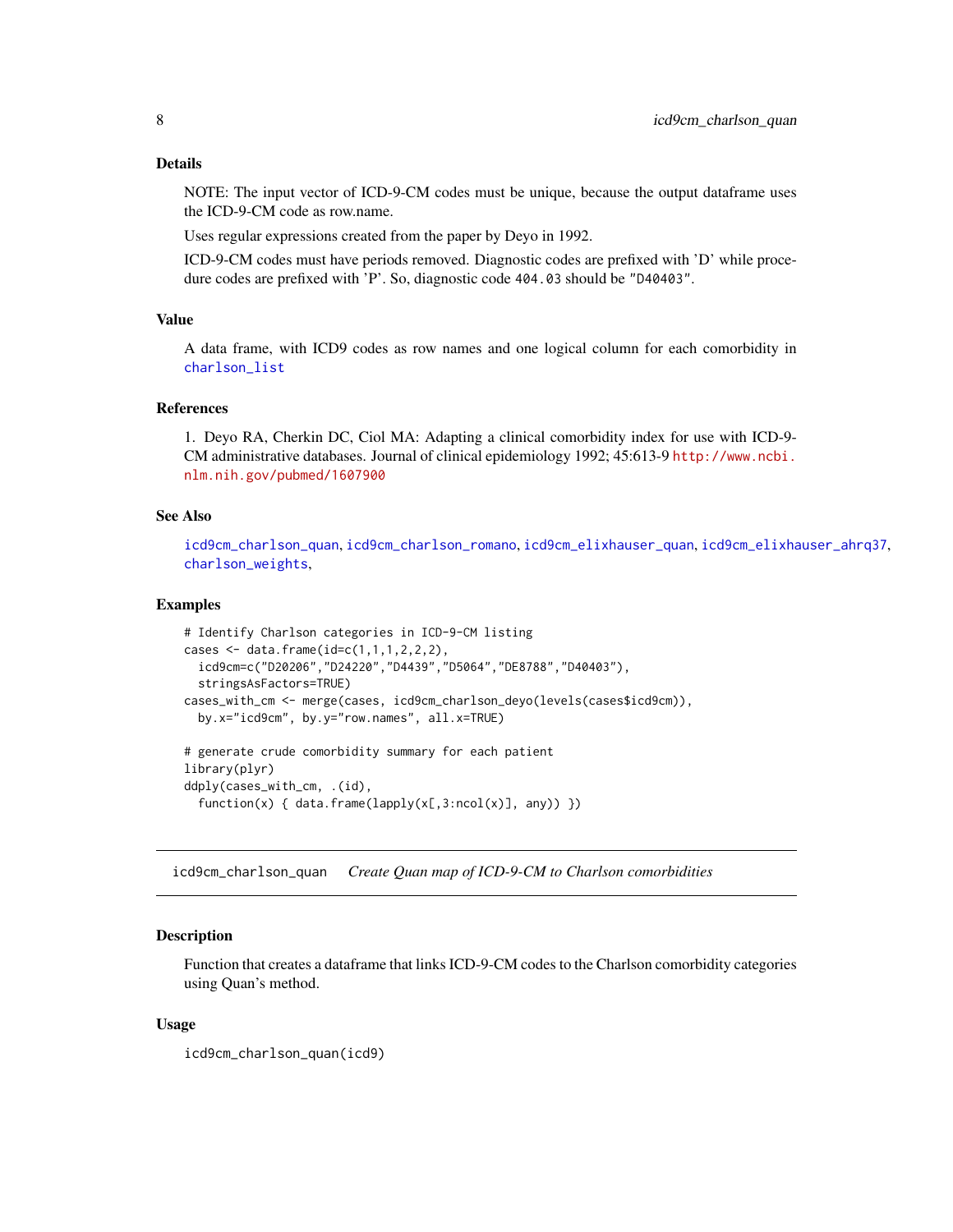#### <span id="page-8-0"></span>**Arguments**

icd9 a unique character vector of ICD-9-CM codes

#### Details

NOTE: The input vector of ICD-9-CM codes must be unique, because the output dataframe uses the ICD-9-CM code as row.name.

Uses regular expressions created from the paper by Quan in 2005.

ICD-9-CM codes must have periods removed. Diagnostic codes are prefixed with 'D' while procedure codes are prefixed with 'P'. So, diagnostic code 404.03 should be "D40403".

#### Value

A data frame, with ICD9 codes as row names and one logical column for each comorbidity in [charlson\\_list](#page-1-1)

#### References

1. Quan H, Sundararajan V, Halfon P, Fong A, Burnand B, Luthi J-C, Saunders LD, Beck CA, Feasby TE, Ghali WA: Coding algorithms for defining comorbidities in ICD-9-CM and ICD-10 administrative data. Medical care 2005; 43:1130-9 [http://www.ncbi.nlm.nih.gov/pubmed/](http://www.ncbi.nlm.nih.gov/pubmed/16224307) [16224307](http://www.ncbi.nlm.nih.gov/pubmed/16224307)

#### See Also

[icd9cm\\_charlson\\_deyo](#page-6-1), [icd9cm\\_charlson\\_romano](#page-9-1), [icd9cm\\_charlson\\_quan](#page-7-1), [icd9cm\\_elixhauser\\_quan](#page-11-1)

#### Examples

```
# Identify Charlson categories in ICD-9-CM listing
cases <- data.frame(id=c(1,1,1,2,2,2),
  icd9cm=c("D20206","D24220","D4439","D5064","DE8788","D40403"),
  stringsAsFactors=TRUE)
cases_with_cm <- merge(cases, icd9cm_charlson_quan(levels(cases$icd9cm)),
  by.x="icd9cm", by.y="row.names", all.x=TRUE)
# generate crude comorbidity summary for each patient
library(plyr)
ddply(cases_with_cm, .(id),
```

```
function(x) { data.frame(lapply(x[,3:ncol(x)], any)) })
```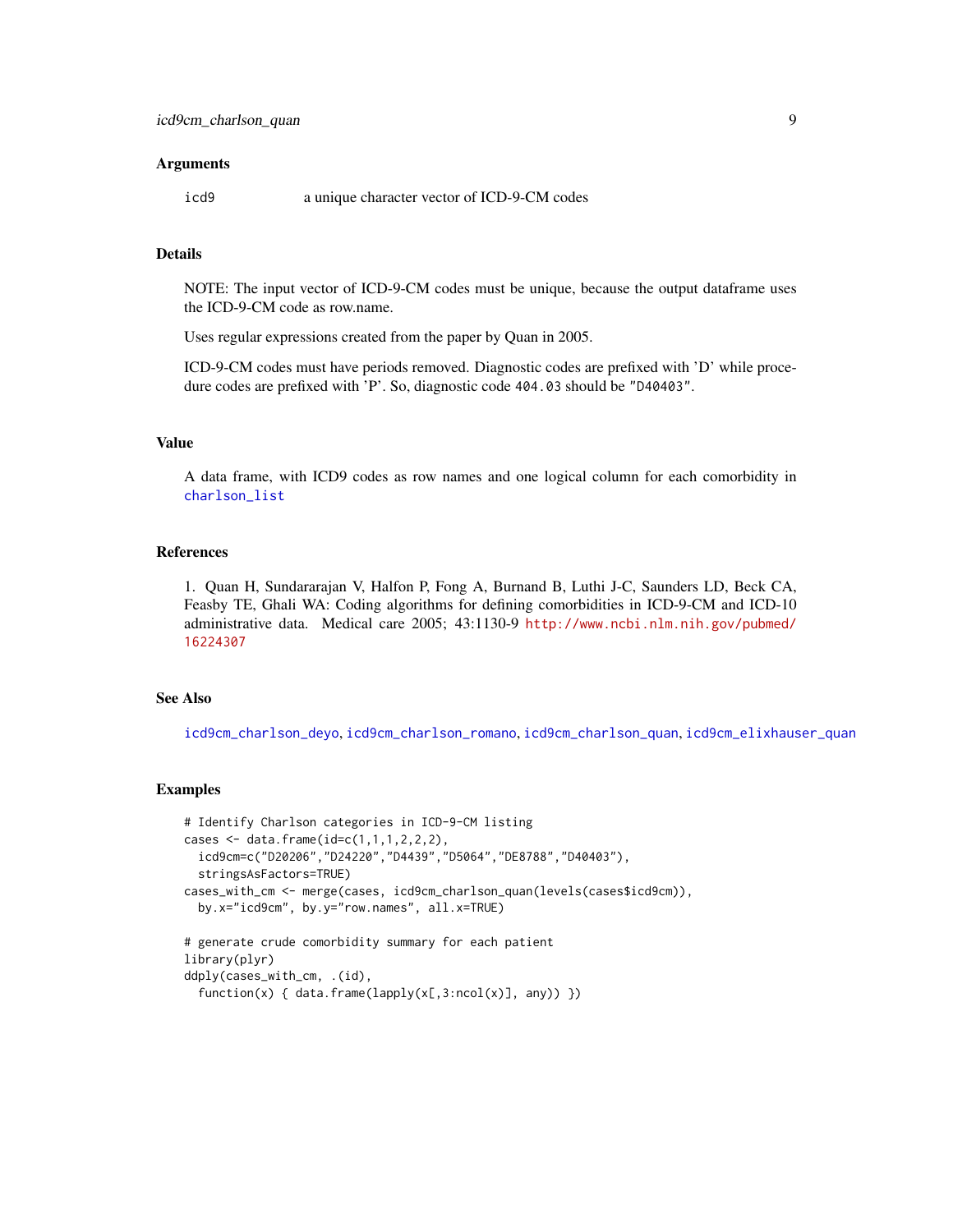```
icd9cm_charlson_romano
```
*Create Romano map of ICD-9-CM to Charlson comorbidities*

#### Description

Function that creates a dataframe which links ICD-9-CM codes to the Charlson comorbidity categories using the Romano mapping.

#### Usage

icd9cm\_charlson\_romano(icd9)

#### Arguments

icd9 a unique character vector of ICD-9-CM codes

#### Details

NOTE: The input vector of ICD-9-CM codes must be unique, because the output dataframe uses the ICD-9-CM code as row.name.

Uses regular expressions created from the paper by Romano in 1993.

ICD-9-CM codes must have periods removed. Diagnostic codes are prefixed with 'D' while procedure codes are prefixed with 'P'. So, diagnostic code 404.03 should be "D40403".

#### Value

A data frame, with ICD9 codes as row names and one logical column for each comorbidity in [charlson\\_list](#page-1-1)

#### References

1. Romano PS, Roos LL, Jollis JG: Adapting a clinical comorbidity index for use with ICD-9- CM administrative data: differing perspectives. Journal of clinical epidemiology 1993; 46:1075-9; discussion 1081-90 <http://www.ncbi.nlm.nih.gov/pubmed/8410092>

#### See Also

[icd9cm\\_charlson\\_quan](#page-7-1), [icd9cm\\_charlson\\_deyo](#page-6-1), [icd9cm\\_elixhauser\\_quan](#page-11-1), [icd9cm\\_elixhauser\\_ahrq37](#page-10-1), [charlson\\_weights](#page-2-1),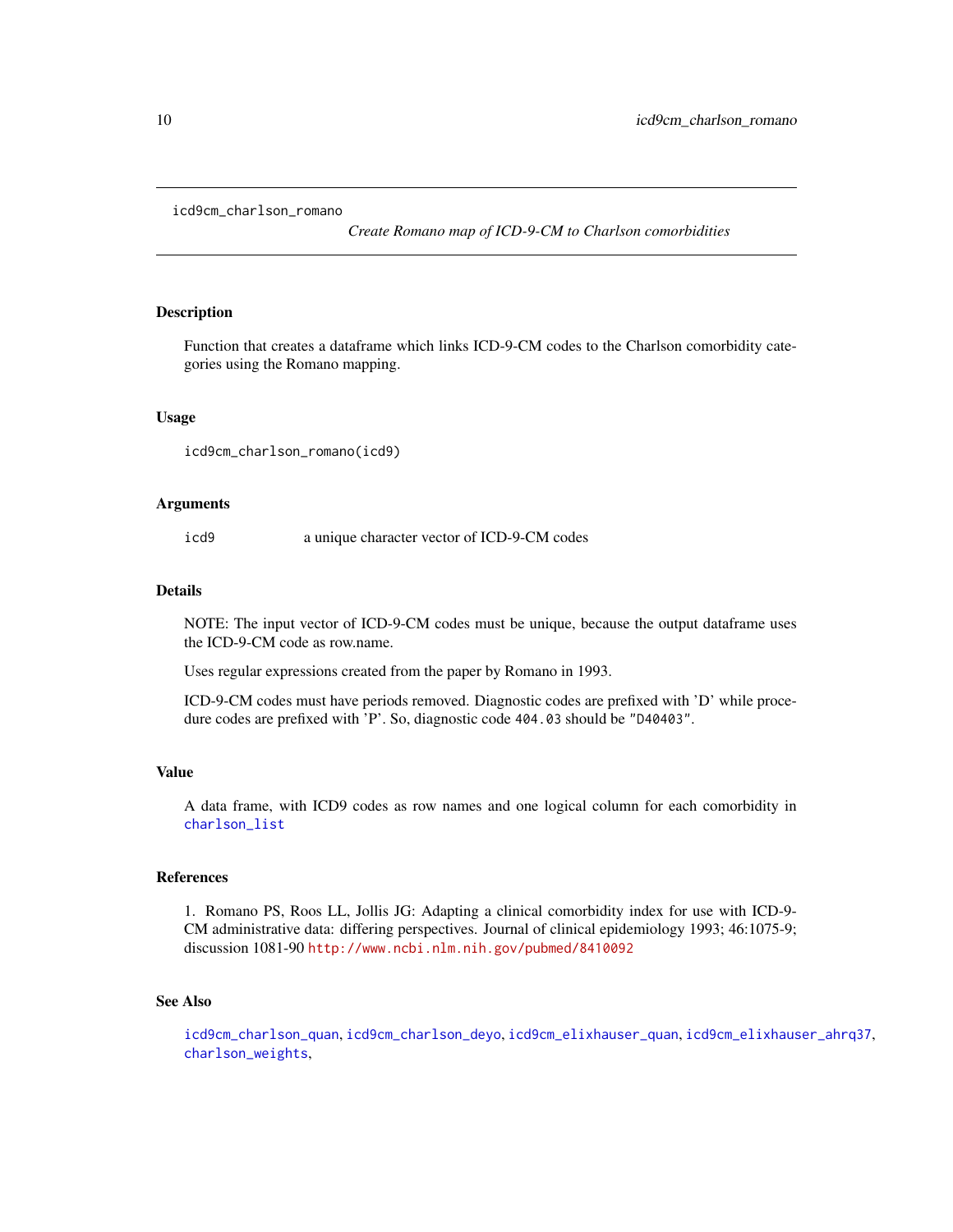#### <span id="page-10-0"></span>Examples

```
# Identify Charlson categories in ICD-9-CM listing
cases <- data.frame(id=c(1,1,1,2,2,2),
  icd9cm=c("D20206","D24220","D4439","D5064","DE8788","D40403"),
 stringsAsFactors=TRUE)
cases_with_cm <- merge(cases, icd9cm_charlson_romano(levels(cases$icd9cm)),
 by.x="icd9cm", by.y="row.names", all.x=TRUE)
# generate crude comorbidity summary for each patient
library(plyr)
ddply(cases_with_cm, .(id),
  function(x) { data.frame(lapply(x[,3:ncol(x)], any)) })
```
<span id="page-10-1"></span>icd9cm\_elixhauser\_ahrq37

*Create AHRQ v3.7 map of ICD-9-CM to Elixhauser comorbidities*

#### Description

Function makes a dataframe that links ICD-9-CM codes to the Elixhauser comorbidity categories using the AHRQ v3.7 mapping.

#### Usage

icd9cm\_elixhauser\_ahrq37(icd9)

#### Arguments

icd9 a unique character vector of ICD-9-CM codes

#### Details

Uses regular expressions based on the file "comformat2012-2013.txt" from AHRQ.

The Agency for Healthcare Research and Quality (AHRQ) has developed Comorbidity Software as part of the Healthcare Cost and Utilization Project (HCUP). The software was developed to report on the comorbidity measures reported by Elixhauser (1998).

The AHRQ software has two parts, one that classifies ICD-9-CM codes by comorbidity, and another that performs heuristics to eliminate duplicate comorbidities and ignore comorbidities which are the primary reason for the hospital visit, as per the DRG.

This table is a translation of the first part of the software, the classifier, as implemented in the SAS file Comformat2012-2013.txt.

ICD-9-CM codes must have periods removed. Diagnostic codes are prefixed with 'D' while procedure codes are prefixed with 'P'. So, diagnostic code 404.03 should be "D40403".

#### Value

A data frame, with ICD9 codes as row names and one logical column for each comorbidity in [elixhauser\\_list](#page-4-1)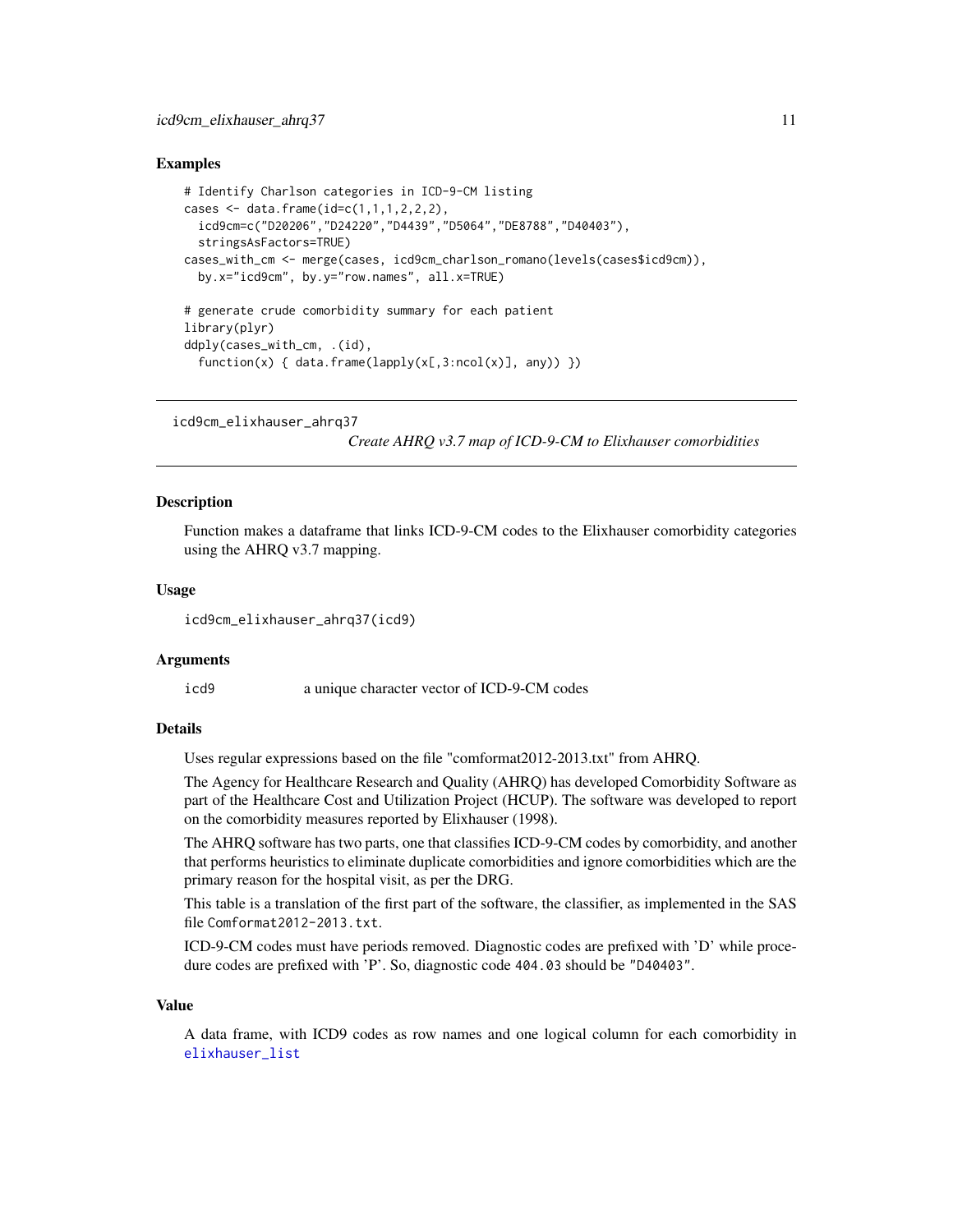<span id="page-11-0"></span>1. <http://www.hcup-us.ahrq.gov/toolssoftware/comorbidity/comorbidity.jsp>

#### See Also

[icd9cm\\_charlson\\_deyo](#page-6-1), [icd9cm\\_charlson\\_romano](#page-9-1), [icd9cm\\_charlson\\_quan](#page-7-1), [icd9cm\\_elixhauser\\_quan](#page-11-1)

#### Examples

```
# Identify Elixhauser categories
cases \leq data.frame(id=c(1,1,1,2,2,2),
  icd9cm=c("D20206","D24220","D4439","D5064","DE8788","D40403"),
  stringsAsFactors=TRUE)
cases_with_cm <- merge(cases, icd9cm_elixhauser_ahrq37(levels(cases$icd9cm)),
  by.x="icd9cm", by.y="row.names", all.x=TRUE)
# generate crude comorbidity summary for each patient
library(plyr)
ddply(cases_with_cm, .(id),
  function(x) { data.frame(lapply(x[,3:ncol(x)], any)) })
```
<span id="page-11-1"></span>icd9cm\_elixhauser\_quan

*Create Quan map of ICD-9-CM to Elixhauser comorbidities*

#### Description

Function to make a dataframe that links ICD-9-CM codes to the Elixhauser comorbidity categories using the Quan mapping.

#### Usage

```
icd9cm_elixhauser_quan(icd9)
```
#### Arguments

```
icd9 a unique character vector of ICD-9-CM codes
```
#### Details

Uses regular expressions created from the Quan paper from 2005.

ICD-9-CM codes must have periods removed. Diagnostic codes are prefixed with 'D' while procedure codes are prefixed with 'P'. So, diagnostic code 404.03 should be "D40403".

Some ICD-9-CM codes will correspond to more than one category. For example, 404.03 (Hypertensive heart and chronic kidney disease ... stage V) is in both chf and renlfail categories.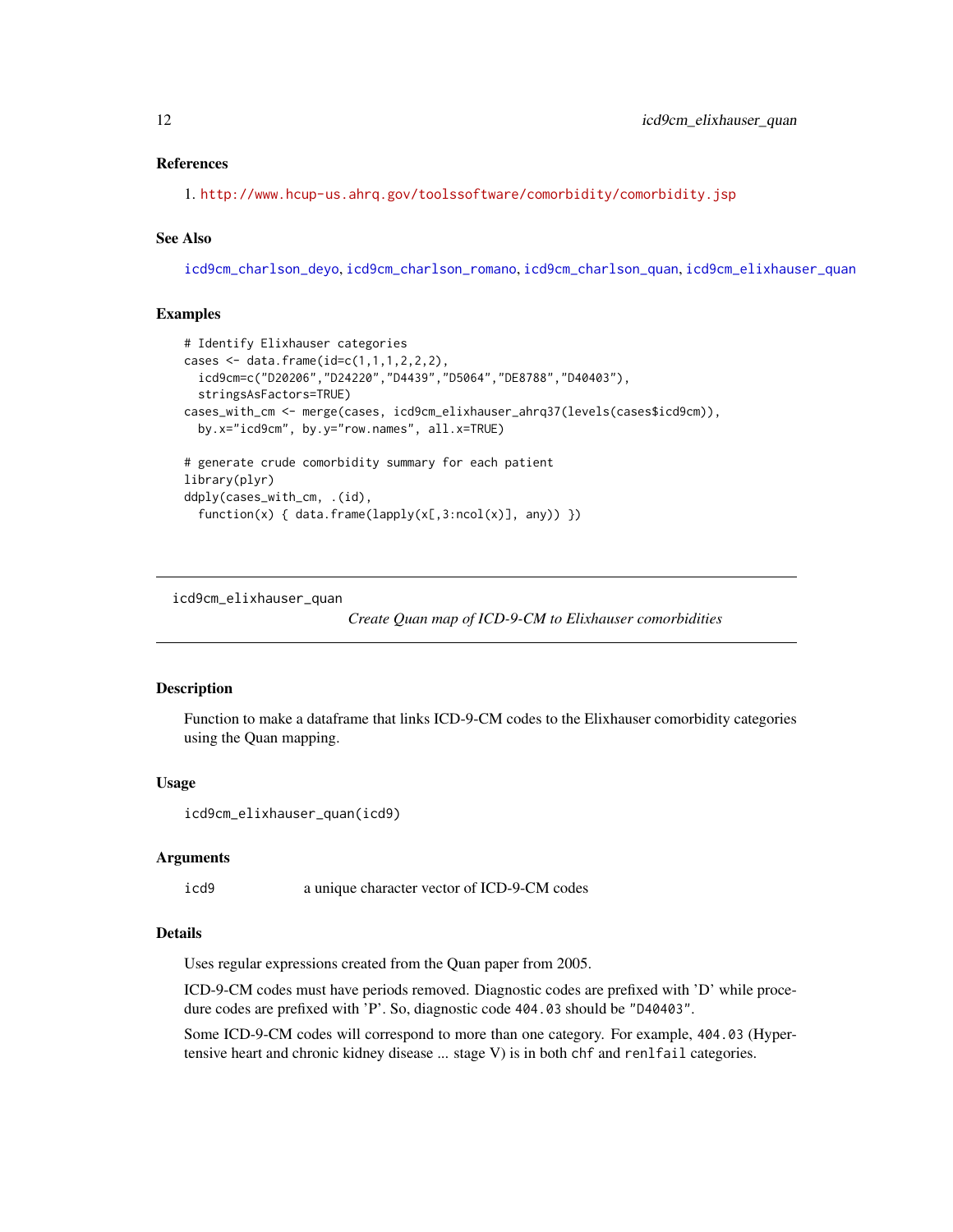#### <span id="page-12-0"></span>icd9cm\_list 13

#### Value

A data frame, with ICD9 codes as row names and one logical column for each comorbidity in [elixhauser\\_list](#page-4-1)

#### References

1. Quan H, Sundararajan V, Halfon P, Fong A, Burnand B, Luthi J-C, Saunders LD, Beck CA, Feasby TE, Ghali WA: Coding algorithms for defining comorbidities in ICD-9-CM and ICD-10 administrative data. Medical care 2005; 43:1130-9 [http://www.ncbi.nlm.nih.gov/pubmed/](http://www.ncbi.nlm.nih.gov/pubmed/16224307) [16224307](http://www.ncbi.nlm.nih.gov/pubmed/16224307)

#### See Also

[icd9cm\\_charlson\\_deyo](#page-6-1), [icd9cm\\_charlson\\_romano](#page-9-1), [icd9cm\\_charlson\\_quan](#page-7-1), [icd9cm\\_elixhauser\\_ahrq37](#page-10-1)

#### Examples

```
# Identify Elixhauser categories
cases <- data.frame(id=c(1,1,1,2,2,2),
 icd9cm=c("D20206","D24220","D4439","D5064","DE8788","D40403"),
  stringsAsFactors=TRUE)
cases_with_cm <- merge(cases, icd9cm_elixhauser_quan(levels(cases$icd9cm)),
 by.x="icd9cm", by.y="row.names", all.x=TRUE)
# generate crude comorbidity summary for each patient
library(plyr)
ddply(cases_with_cm, .(id),
 function(x) { data.frame(lapply(x[,3:ncol(x)], any)) })
```
icd9cm\_list *List of ICD-9-CM diagnostic and procedural codes*

#### Description

ICD-9-CM codes have the periods removed. Diagnostic codes are prefixed with 'D' while procedure codes are prefixed with 'P'. So, diagnostic code 404.03 appears as "D40403".

#### Usage

icd9cm\_list

#### Format

A string vector

#### Details

Obsolete codes not active in 2012 are not present, and may cause this dataset to miss certain classifications when applied to older datasets. For example, codes 043 and 044 (both obsolete AIDS codes) are not included.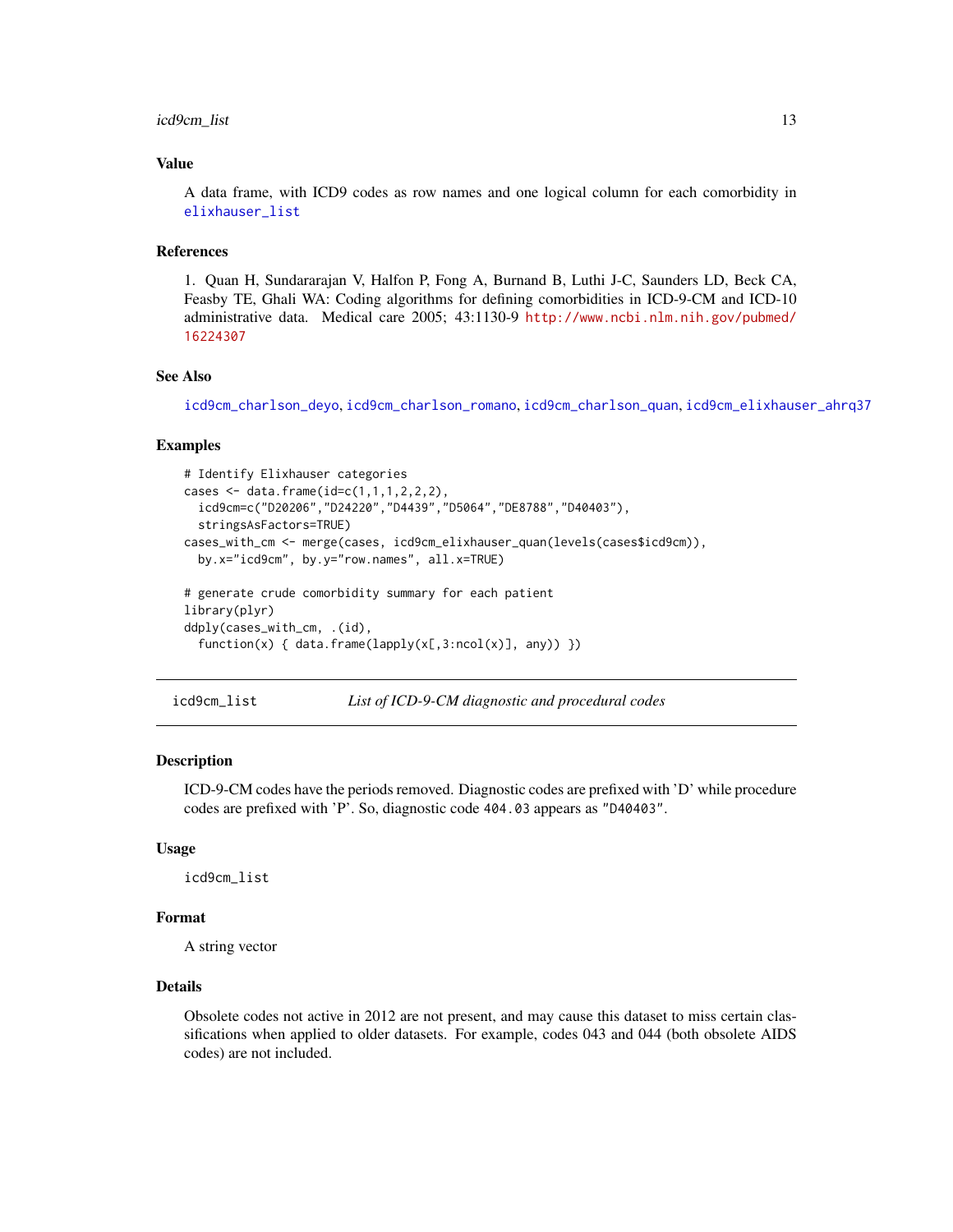1. <https://www.cms.gov/Medicare/Coding/ICD9ProviderDiagnosticCodes/codes.html>

#### Examples

```
# Count procedural codes
length(icd9cm_list[grep('^P',icd9cm_list)])
```
icd9cm\_rcri *Create Map of ICD-9-CM to Revised Cardiac Risk Index classes*

#### **Description**

Function to generate data frame that links ICD-9-CM codes to the RCRI comorbidity categories.

#### Usage

icd9cm\_rcri(icd9)

#### Arguments

icd9 a unique character vector of ICD-9-CM codes

#### Details

Lee et al in 1999 published a "Revised Cardiac Risk Index" based on the work on Goldman in 1997. The RCRI is used to determine the major cardiac complication risk for a patient about to undergo major noncardiac surgery. The six predictors that make up the RCRI are: 1. high-risk surgery 2. history of ischemic heart disease 3. history of congestive heart failure 4. history of cerebrovascular disease 5. preoperative treatment with insulin 6. preoperative serum creatinine with  $Cr > 2$  mg/dL.

In 2005 Boersma et al demonstrated that the Lee indexed can be adapted to use administrative data to predict cardiovascular mortality. They used the following for each point above: 1. retroperitoneal, intrathoracic, or suprainguinal vascular procedure; 2. Ischemia: ICD-9 codes 410.\*, 411.\*, 412.\*, 413.\*, 414.\*; 3. CVA: ICD-9 428.\*; 4. CHF: ICD-9 943.0; 5. DM: ICD-9 425.0; 6. Renal: ICD-9 958.0.

This function merges the ICD-9 guidelines used by Boersma with some of the other ICD-9 classifiers in this package. This data set uses the following for each aspect of the RCRI: 1. procedure is left to you 2. 'ischemia' as defined in Boersma 3. 'cvd' as defined by Quan in [icd9cm\\_charlson\\_quan](#page-7-1) 4. 'chf' as defined by AHRQ in [icd9cm\\_elixhauser\\_ahrq37](#page-10-1) 5. 'dm' as defined by AHRQ (both 'dm' and 'dmcx') 6. renlfail' as defined by AHRQ.

#### Value

A data frame, with ICD9 codes as row names and logical columns for chf, cvd, dm, ischemia, and renlfail.

<span id="page-13-0"></span>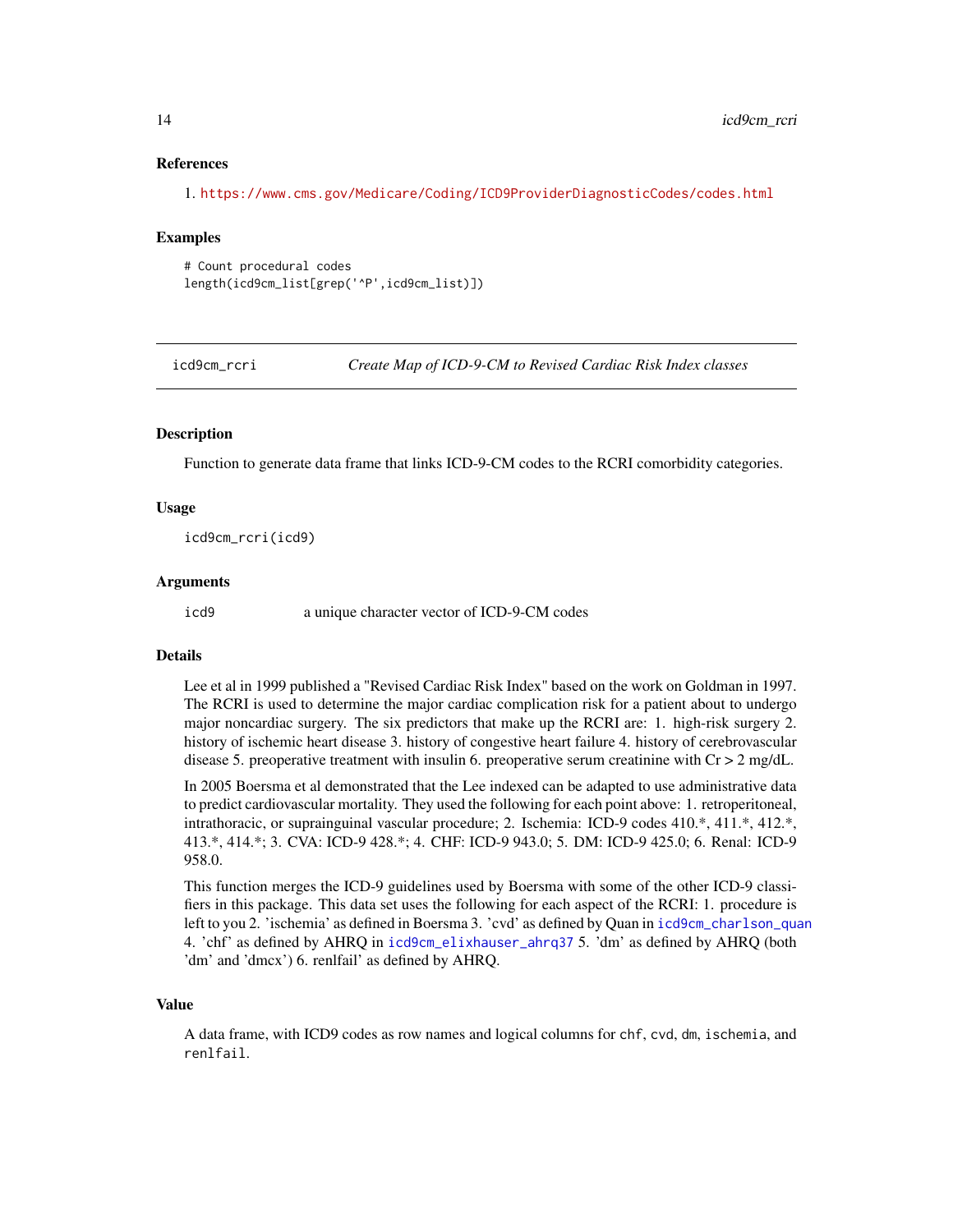<span id="page-14-0"></span>1. Lee TH, Marcantonio ER, Mangione CM, Thomas EJ, Polanczyk CA, Cook EF, Sugarbaker DJ, Donaldson MC, Poss R, Ho KK, Ludwig LE, Pedan A, Goldman L: Derivation and prospective validation of a simple index for prediction of cardiac risk of major noncardiac surgery. Circulation 1999; 100:1043-9 <http://www.ncbi.nlm.nih.gov/pubmed/10477528>

2. Boersma E, Kertai MD, Schouten O, Bax JJ, Noordzij P, Steyerberg EW, Schinkel AFL, Santen M van, Simoons ML, Thomson IR, Klein J, Urk H van, Poldermans D: Perioperative cardiovascular mortality in noncardiac surgery: validation of the Lee cardiac risk index. The American journal of medicine 2005; 118:1134-41 <http://www.ncbi.nlm.nih.gov/pubmed/16194645>

#### See Also

[icd9cm\\_charlson\\_quan](#page-7-1), [icd9cm\\_elixhauser\\_quan](#page-11-1), [icd9cm\\_elixhauser\\_ahrq37](#page-10-1)

icd9cm\_sessler\_rsi *Returns composite Sessler risk stratification index, given a list of ICD-9-CM codes.*

#### **Description**

ICD-9-CM codes must have periods removed. Diagnostic codes are prefixed with 'D' while procedure codes are prefixed with 'P'. So, diagnostic code 404.03 should be "D40403".

#### Usage

```
icd9cm_sessler_rsi(icd9)
```
#### **Arguments**

icd9 a unique character vector of ICD-9-CM codes

#### Details

Note: A subsequent publication (Sigakis, 2013) found the following: "Calibration "in-the-large" for RSI in-hospitalmortality illustrated a discrepancy between actual (1.5 identified a regression constant (-2.198) in the published RSI "all-covariates.xls" file that was not used in the published SPSS implementation macro."

#### Value

The risk stratification index score

#### Author(s)

Tom Joseph <thomas.joseph@mountsinai.org>, Patrick McCormick <patrick.mccormick@mountsinai.org>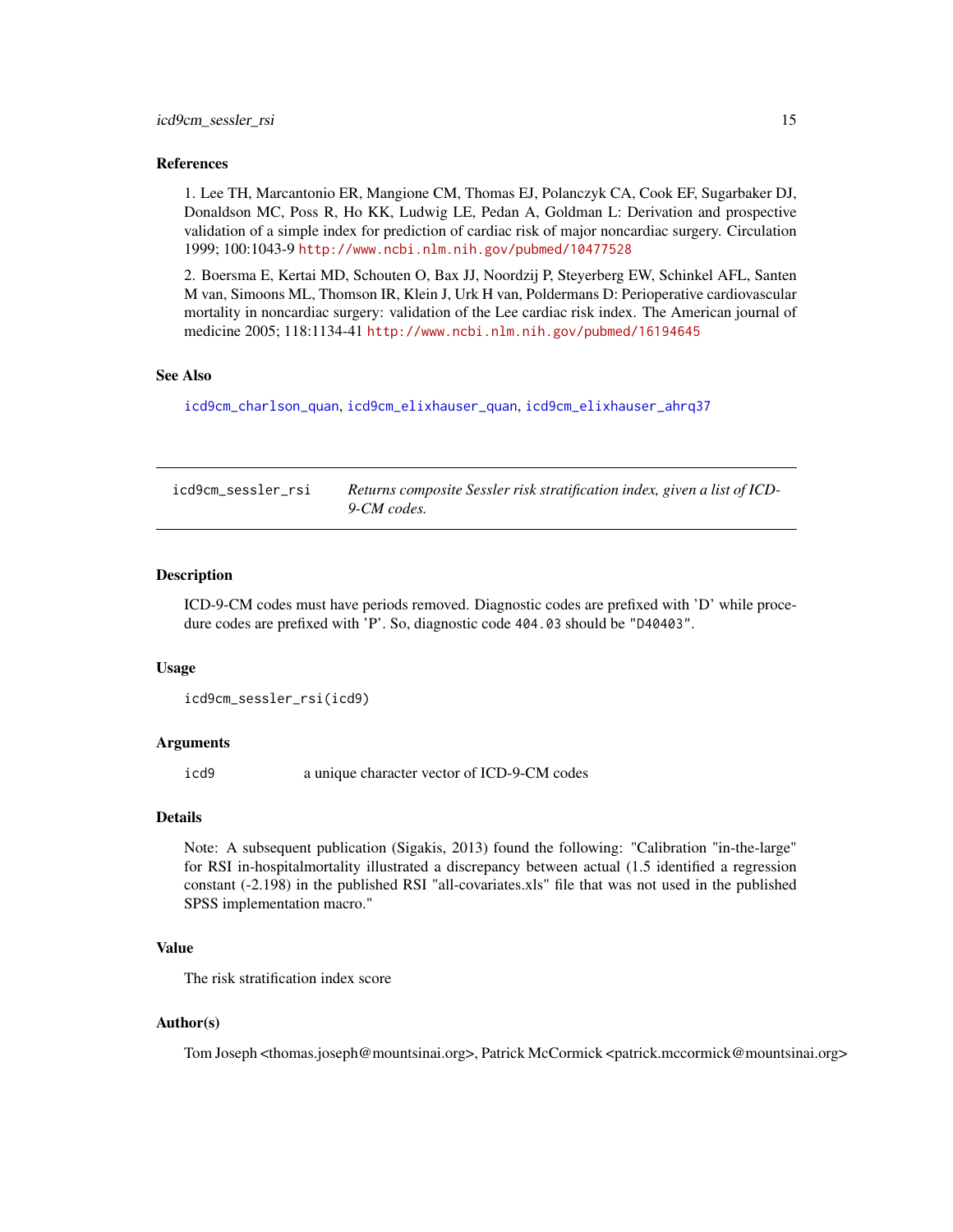1. Sessler DI, Sigl JC, Manberg PJ, Kelley SD, Schubert A, Chamoun NG. Broadly applicable risk stratification system for predicting duration of hospitalization and mortality. Anesthesiology. 2010 Nov;113(5):1026-37. doi: 10.1097/ALN.0b013e3181f79a8d.

2. Sigakis MJG, Bittner EA, Wanderer JP: Validation of a risk stratification index and risk quantification index for predicting patient outcomes: in-hospital mortality, 30-day mortality, 1-year mortality, and length-of-stay. Anesthesiology 2013; 119:525-40

#### Examples

```
# Calculate RSI for each patient ("id") in dataframe
cases <- data.frame(id=c(1,1,1,2,2,2),
  icd9cm=c("D20206","D24220","D4439","D5064","DE8788","D40403"),
  stringsAsFactors=TRUE)
library(plyr)
ddply(cases, .(id), function(x) { icd9cm_sessler_rsi(x$icd9cm) } )
```
<span id="page-15-1"></span>melt\_icd9list *Convert ICD-9-CM code list to dataframe*

#### Description

melt\_icd9list uses [ddply](#page-0-0) to melt a column of comma-separated ICD-9-CM codes into a series of rows, one for each code.

#### Usage

```
melt_icd9list(
  df,
  idvar = "id",icd9var = "icd9cm",.progress = "none",
  .parallel = FALSE,
  .paropts = NULL
\lambda
```
#### Arguments

| df        | a data frame with at least two columns, specified as idvar and icd9var. |
|-----------|-------------------------------------------------------------------------|
| idvar     | string with name of ID variable within df (defaults to "id")            |
| icd9var   | string with name of ICD code variable within df (defaults to "icd9cm")  |
| .progress | passed to ddply                                                         |
| .parallel | passed to ddply                                                         |
| .paropts  | passed to ddply                                                         |

<span id="page-15-0"></span>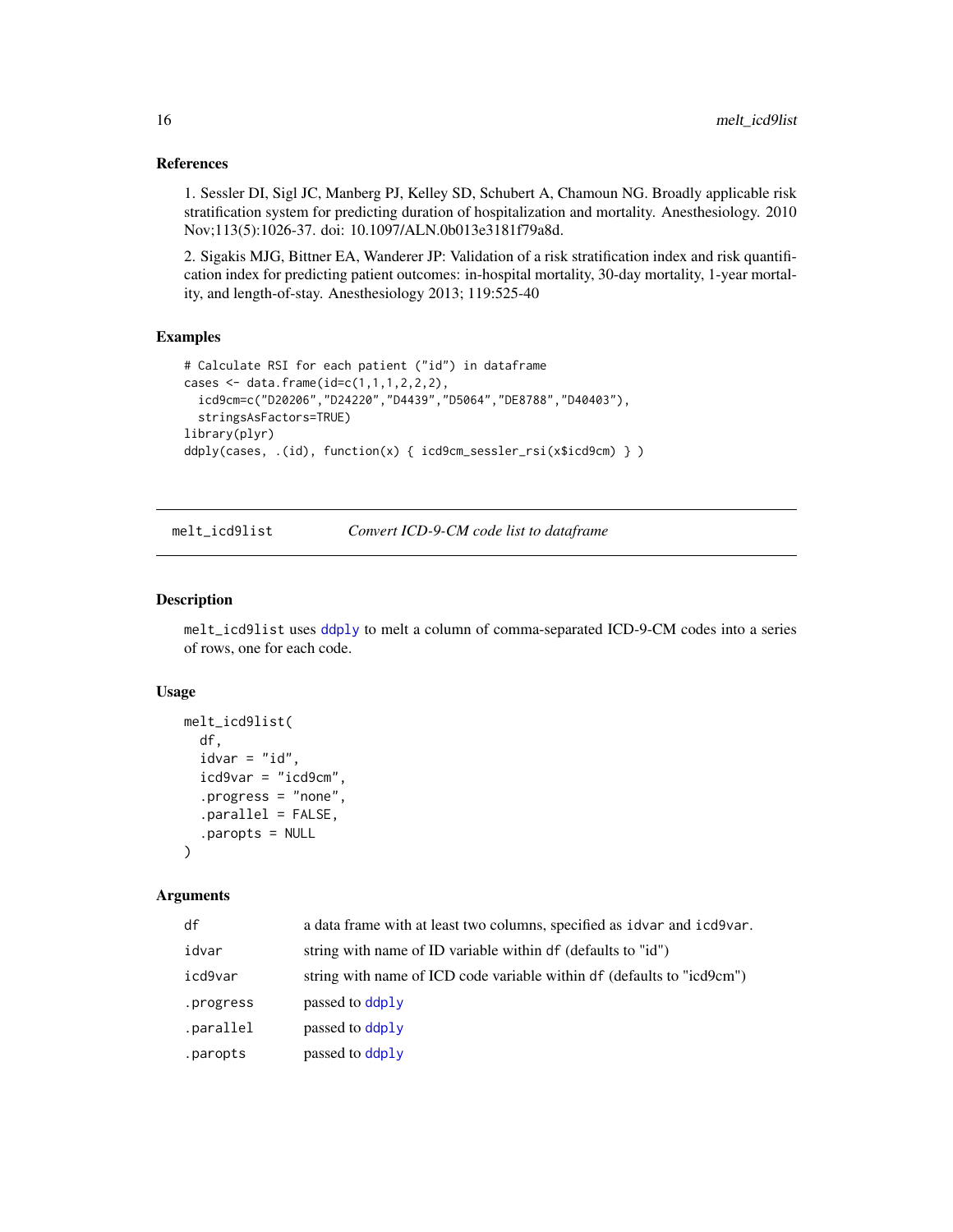#### <span id="page-16-0"></span>Value

a dataframe with two columns, idvar and "icd9cm"

#### Examples

```
cases \leq data.frame(id=c(1,2),
    icd9list=c('162.4,070.30,155.0,401.9','996.52,E878.8,V45.86'),
   stringsAsFactors=TRUE)
melt_icd9list(cases, "id", "icd9list")
```
merge\_icd9\_dx\_and\_procs

*Merge ICD-9-CM diagnostic and procedure codes*

#### Description

Merges a dataframe containing ICD-9-CM diagostic codes with a dataframe containing ICD-9 procedure codes Diagnostic codes are prefixed with 'D', while procedure codes are prefixed with 'P'

#### Usage

```
merge_icd9_dx_and_procs(
  dx_df,
  proc_df,
  icd9dxvar = "icd9cm",
  icd9pvar = "icd9cm"
\mathcal{E}
```
#### Arguments

| $dx_d$    | a data frame with at least two columns, specified as idvar and icd9dxvar,<br>where the values are ICD-9 diagnostic codes |
|-----------|--------------------------------------------------------------------------------------------------------------------------|
| proc_df   | a data frame with at least two columns, specified as idvar and icd9pvar, where<br>the values are ICD-9 procedure codes   |
| icd9dxvar | name of icd9 diagnostic code column, default "icd9cm"                                                                    |
| icd9pvar  | name of icd9 procedure code column, default "icd9cm"                                                                     |

#### Value

a merged dataframe with common columns and "icd9cm"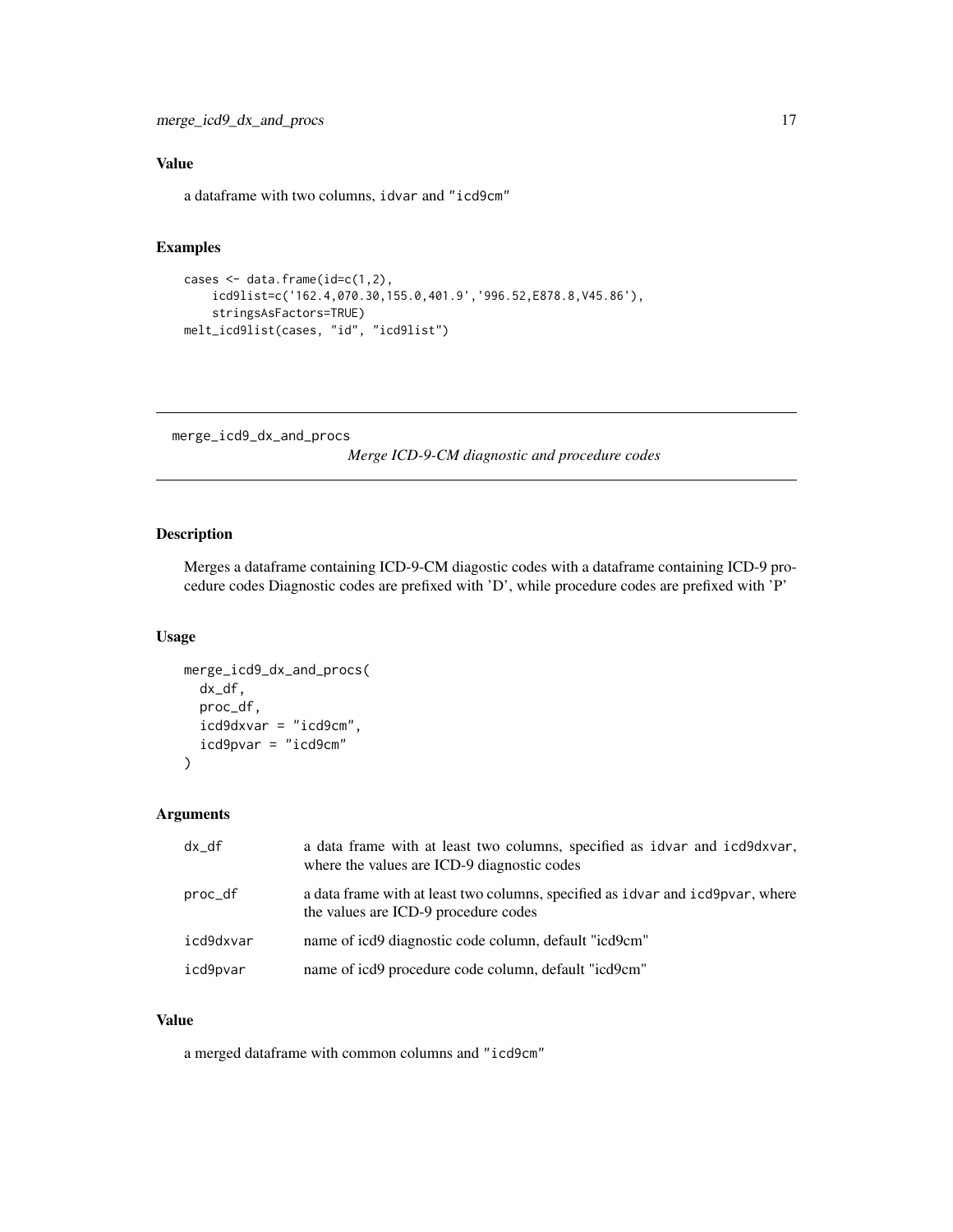#### Examples

```
cases \leq data.frame(id=c(1,2),
                    icd9dxlist=c('162.4,070.30,155.0,401.9','996.52,E878.8,V45.86'),
                    icd9plist=c('38.16','38.42'),
                    stringsAsFactors=TRUE)
dx_df <- melt_icd9list(cases, "id", "icd9dxlist")
proc_df <- melt_icd9list(cases, "id", "icd9plist")
merge_icd9_dx_and_procs(dx_df, proc_df)
```
rsi\_beta\_1yrpod *Values for calculating RSI for 1 year mortality*

#### **Description**

Values for calculating RSI for 1 year mortality

#### Usage

rsi\_beta\_1yrpod

#### Format

A hash (see package "hash"), where key is icd9cm code, and value is beta. Special key "popbeta" has the population beta for the entire table.

#### References

1. Sessler DI, Sigl JC, Manberg PJ, Kelley SD, Schubert A, Chamoun NG. Broadly applicable risk stratification system for predicting duration of hospitalization and mortality. Anesthesiology. 2010 Nov;113(5):1026-37. doi: 10.1097/ALN.0b013e3181f79a8d. [http://my.clevelandclinic.org/](http://my.clevelandclinic.org/anesthesiology/outcomes-research/risk-stratification-index.aspx) [anesthesiology/outcomes-research/risk-stratification-index.aspx](http://my.clevelandclinic.org/anesthesiology/outcomes-research/risk-stratification-index.aspx)

rsi\_beta\_30dlos *Values for calculating RSI for 30-day length of stay*

#### Description

Values for calculating RSI for 30-day length of stay

#### Usage

```
rsi_beta_30dlos
```
#### Format

A hash (see package "hash"), where key is icd9cm code, and value is beta. Special key "popbeta" has the population beta for the entire table.

<span id="page-17-0"></span>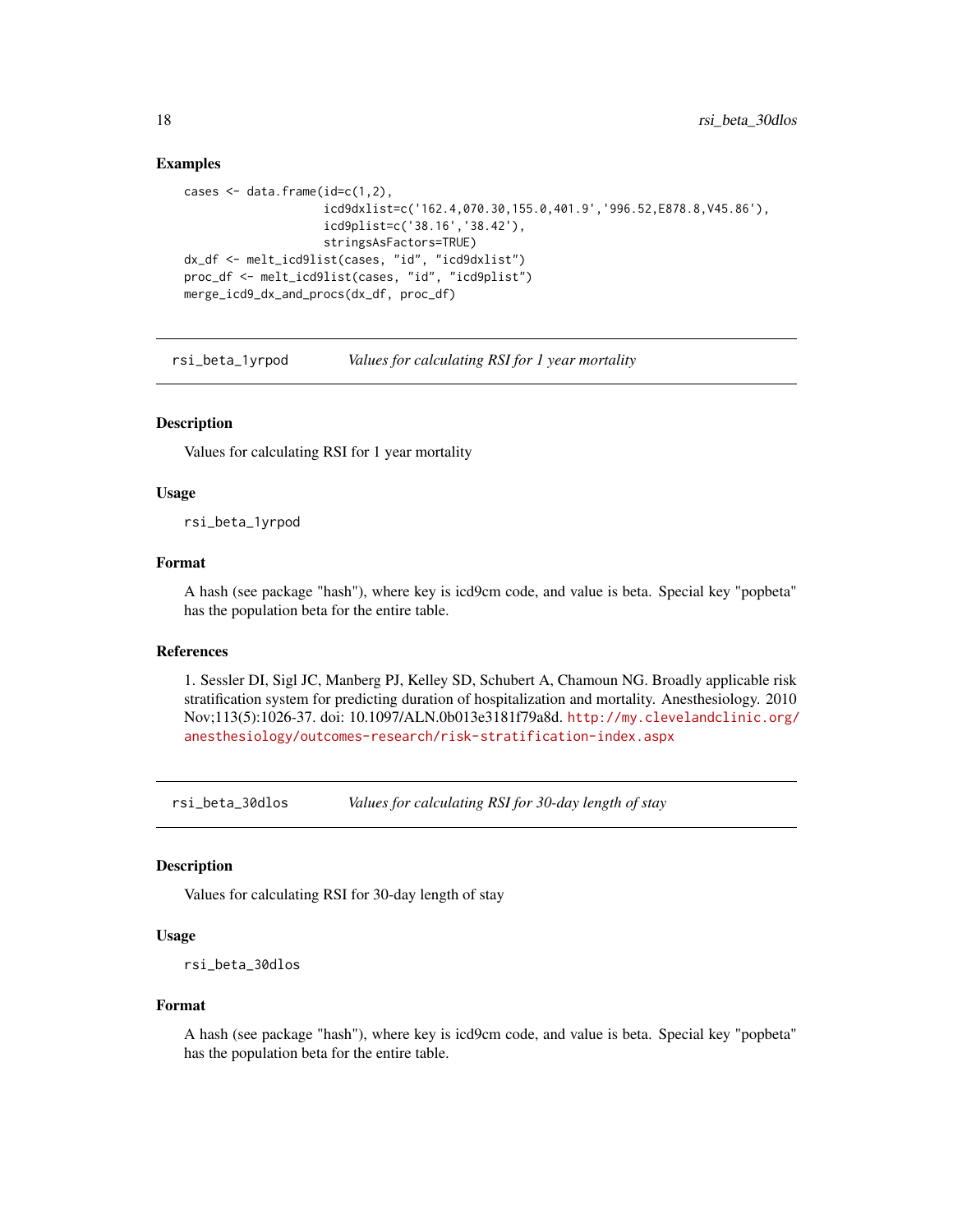#### <span id="page-18-0"></span>rsi\_beta\_30dpod 19

#### References

1. Sessler DI, Sigl JC, Manberg PJ, Kelley SD, Schubert A, Chamoun NG. Broadly applicable risk stratification system for predicting duration of hospitalization and mortality. Anesthesiology. 2010 Nov;113(5):1026-37. doi: 10.1097/ALN.0b013e3181f79a8d. [http://my.clevelandclinic.org/](http://my.clevelandclinic.org/anesthesiology/outcomes-research/risk-stratification-index.aspx) [anesthesiology/outcomes-research/risk-stratification-index.aspx](http://my.clevelandclinic.org/anesthesiology/outcomes-research/risk-stratification-index.aspx)

rsi\_beta\_30dpod *Values for calculating RSI for 30-day mortality*

#### **Description**

Values for calculating RSI for 30-day mortality

#### Usage

rsi\_beta\_30dpod

#### Format

A hash (see package "hash"), where key is icd9cm code, and value is beta. Special key "popbeta" has the population beta for the entire table.

#### References

1. Sessler DI, Sigl JC, Manberg PJ, Kelley SD, Schubert A, Chamoun NG. Broadly applicable risk stratification system for predicting duration of hospitalization and mortality. Anesthesiology. 2010 Nov;113(5):1026-37. doi: 10.1097/ALN.0b013e3181f79a8d. [http://my.clevelandclinic.org/](http://my.clevelandclinic.org/anesthesiology/outcomes-research/risk-stratification-index.aspx) [anesthesiology/outcomes-research/risk-stratification-index.aspx](http://my.clevelandclinic.org/anesthesiology/outcomes-research/risk-stratification-index.aspx)

rsi\_beta\_inhosp *Values for calculating RSI for in-hospital mortality.*

#### **Description**

Values for calculating RSI for in-hospital mortality.

#### Usage

rsi\_beta\_inhosp

#### Format

A hash (see package "hash"), where key is icd9cm code, and value is beta. Special key "popbeta" has the population beta for the entire table.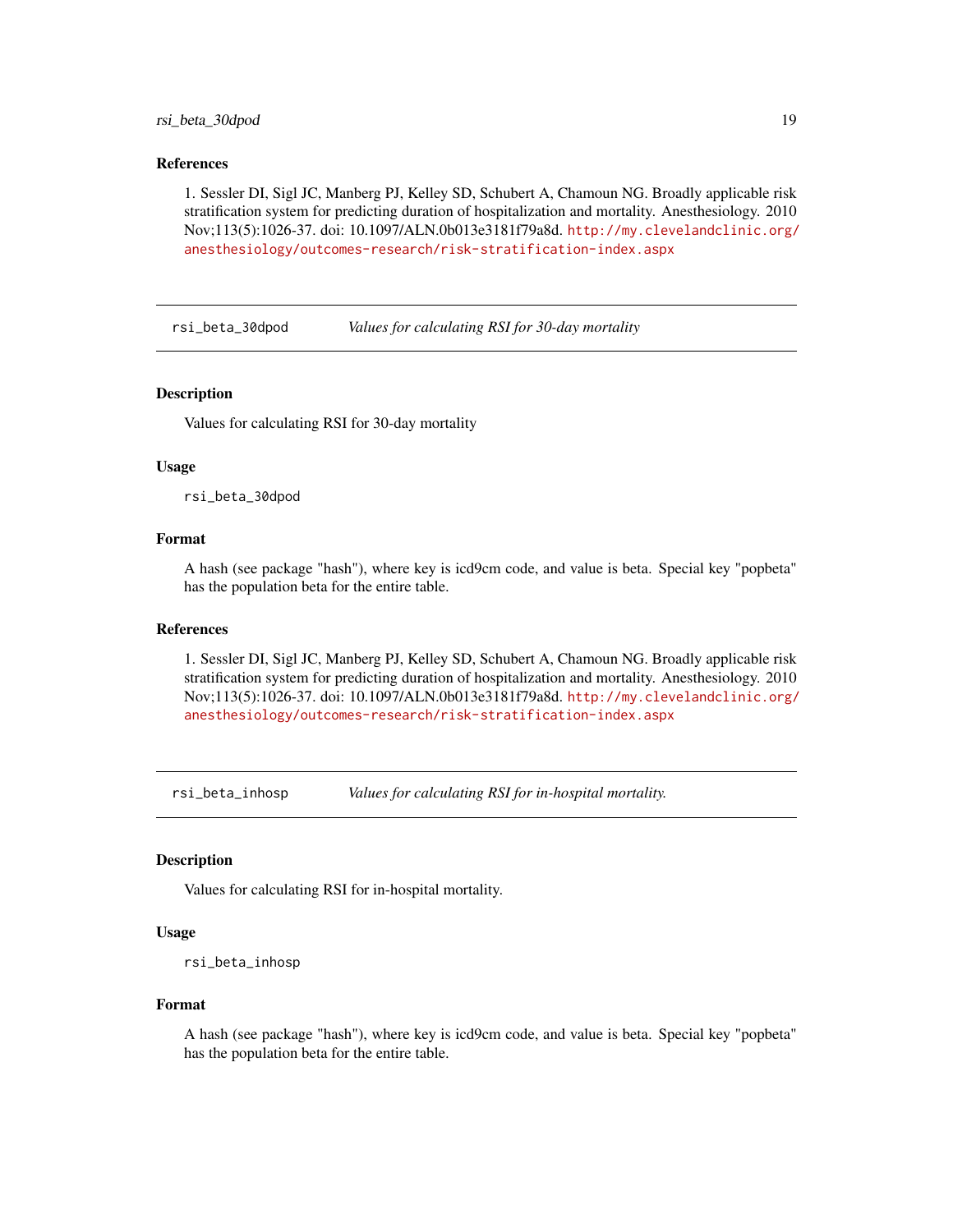<span id="page-19-0"></span>1. Sessler DI, Sigl JC, Manberg PJ, Kelley SD, Schubert A, Chamoun NG. Broadly applicable risk stratification system for predicting duration of hospitalization and mortality. Anesthesiology. 2010 Nov;113(5):1026-37. doi: 10.1097/ALN.0b013e3181f79a8d. [http://my.clevelandclinic.org/](http://my.clevelandclinic.org/anesthesiology/outcomes-research/risk-stratification-index.aspx) [anesthesiology/outcomes-research/risk-stratification-index.aspx](http://my.clevelandclinic.org/anesthesiology/outcomes-research/risk-stratification-index.aspx)

<span id="page-19-2"></span>rsi\_sample\_data *Sample data for validating RSI*

#### **Description**

Sample data for validating RSI

#### Usage

rsi\_sample\_data

#### Format

A data table with a patient ID and several columns with ICD-9-CM codes.

#### References

1. Sessler DI, Sigl JC, Manberg PJ, Kelley SD, Schubert A, Chamoun NG. Broadly applicable risk stratification system for predicting duration of hospitalization and mortality. Anesthesiology. 2010 Nov;113(5):1026-37. doi: 10.1097/ALN.0b013e3181f79a8d. [http://my.clevelandclinic.org/](http://my.clevelandclinic.org/anesthesiology/outcomes-research/risk-stratification-index.aspx) [anesthesiology/outcomes-research/risk-stratification-index.aspx](http://my.clevelandclinic.org/anesthesiology/outcomes-research/risk-stratification-index.aspx)

#### See Also

[rsi\\_sample\\_results](#page-19-1), [verify\\_sessler\\_rsi](#page-21-1)

<span id="page-19-1"></span>rsi\_sample\_results *Sample results for validating RSI*

#### Description

Sample results for validating RSI

#### Usage

rsi\_sample\_results

#### Format

A data table with a patient ID, principal diagnosis, principal procedure, and RSI result columns.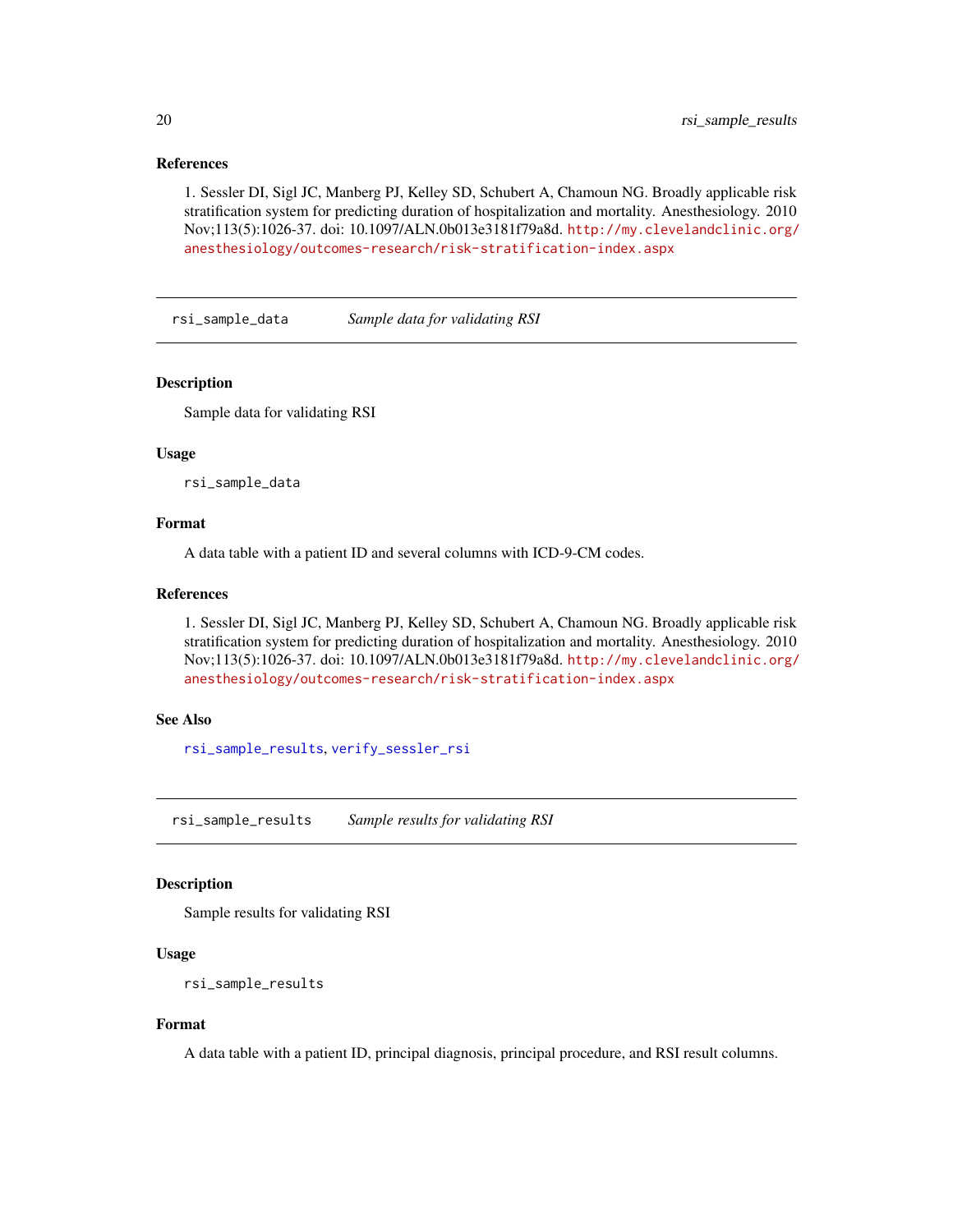<span id="page-20-0"></span>1. Sessler DI, Sigl JC, Manberg PJ, Kelley SD, Schubert A, Chamoun NG. Broadly applicable risk stratification system for predicting duration of hospitalization and mortality. Anesthesiology. 2010 Nov;113(5):1026-37. doi: 10.1097/ALN.0b013e3181f79a8d. [http://my.clevelandclinic.org/](http://my.clevelandclinic.org/anesthesiology/outcomes-research/risk-stratification-index.aspx) [anesthesiology/outcomes-research/risk-stratification-index.aspx](http://my.clevelandclinic.org/anesthesiology/outcomes-research/risk-stratification-index.aspx)

#### See Also

[rsi\\_sample\\_data](#page-19-2), [verify\\_sessler\\_rsi](#page-21-1)

```
sessler_get_single_beta
```
*Returns the covariate coefficient for a particular diagnosis or procedure code, along with the actual code that was found in the internal database of coefficients. If a child code is supplied but its parent is in the database, the coefficient for the parent will be returned, along with that parent code. For example, if D1231 is supplied but only D123 is available, D123 will be used. This is apparently how the SPSS sample code works.*

#### Description

Returns the covariate coefficient for a particular diagnosis or procedure code, along with the actual code that was found in the internal database of coefficients. If a child code is supplied but its parent is in the database, the coefficient for the parent will be returned, along with that parent code. For example, if D1231 is supplied but only D123 is available, D123 will be used. This is apparently how the SPSS sample code works.

#### Usage

```
sessler_get_single_beta(code, betalist)
```
#### Arguments

| code     | A single ICD-9-CM code                                      |
|----------|-------------------------------------------------------------|
| betalist | One of the rsi_beta_* datasets (supplied with this package) |

#### Value

Covariate coefficient. You must sum all of these for a given patient and then subtract the appropriate population beta (e.g. rsi\_beta\_1yrpod\$popbeta)

#### Examples

```
# get coefficient for hypercholesterolemia
sessler_get_single_beta('D2720', rsi_beta_inhosp)
# Also works with extra 0 on the end
sessler_get_single_beta('D27200', rsi_beta_inhosp)
```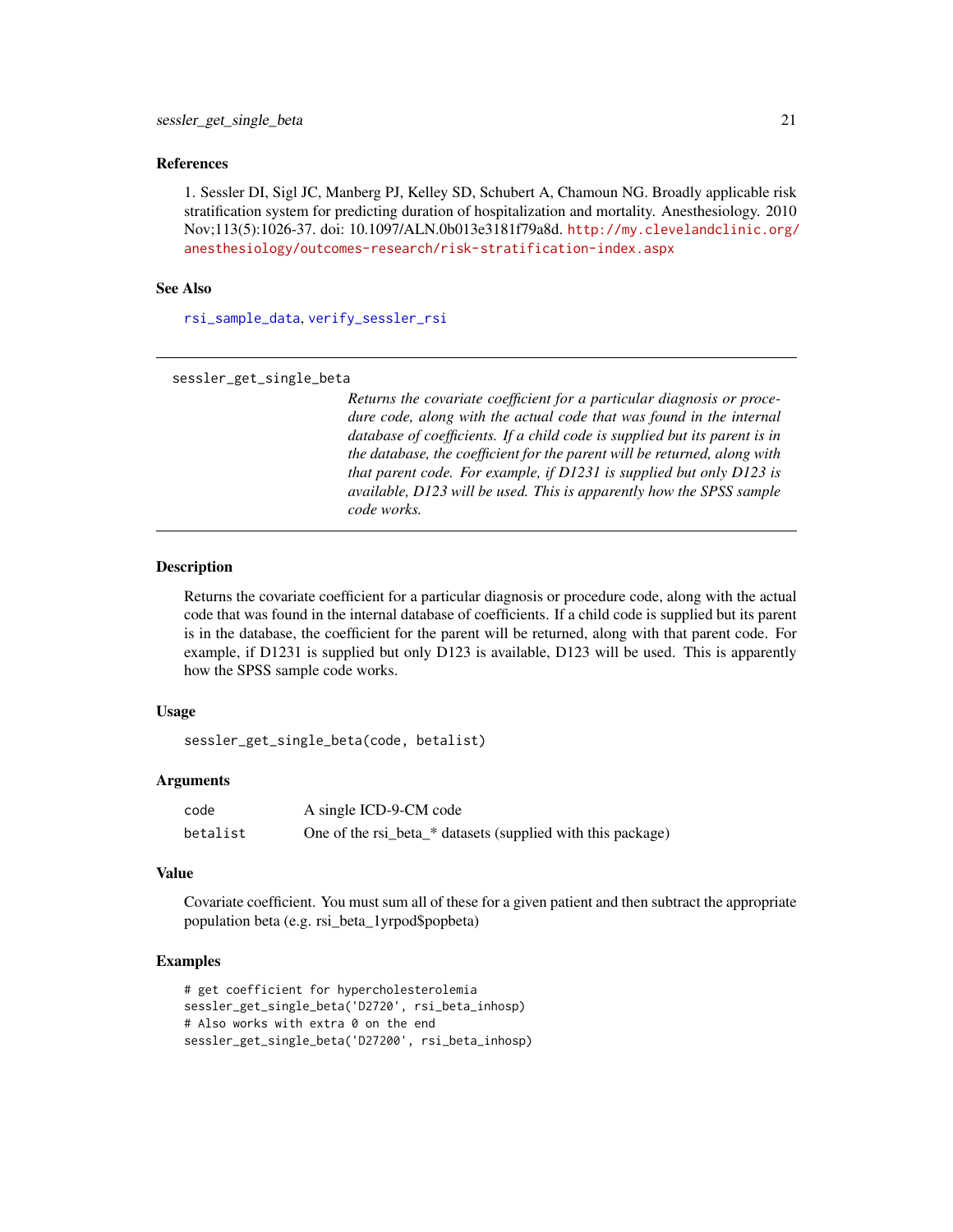<span id="page-21-1"></span><span id="page-21-0"></span>verify\_sessler\_rsi *Validates this Sessler RSI implementation against reference data*

#### Description

Requires that "sample data rev2.csv" and "sample results rev2.csv" be available in datasrc directory

#### Usage

```
verify_sessler_rsi()
```
#### Value

Table of patients with scores >0.001 difference.

#### Author(s)

Patrick McCormick <patrick.mccormick@mountsinai.org>

#### References

1. Sessler DI, Sigl JC, Manberg PJ, Kelley SD, Schubert A, Chamoun NG. Broadly applicable risk stratification system for predicting duration of hospitalization and mortality. Anesthesiology. 2010 Nov;113(5):1026-37. doi: 10.1097/ALN.0b013e3181f79a8d.

#### See Also

rsi\_sample\_data, rsi\_sample\_results

#### Examples

```
## Not run:
verify_sessler_rsi()
```
## End(Not run)

| vt_inp_sample | First 100 patients and their ICD-9-CM codes from the Vermont Uni- |
|---------------|-------------------------------------------------------------------|
|               | form Hospital Discharge Data Set for 2011, Inpatient.             |

#### Description

Diagnostic ICD-9 codes are prefixed with 'D', while procedural ICD-9 codes are prefixed with 'P'.

#### Usage

vt\_inp\_sample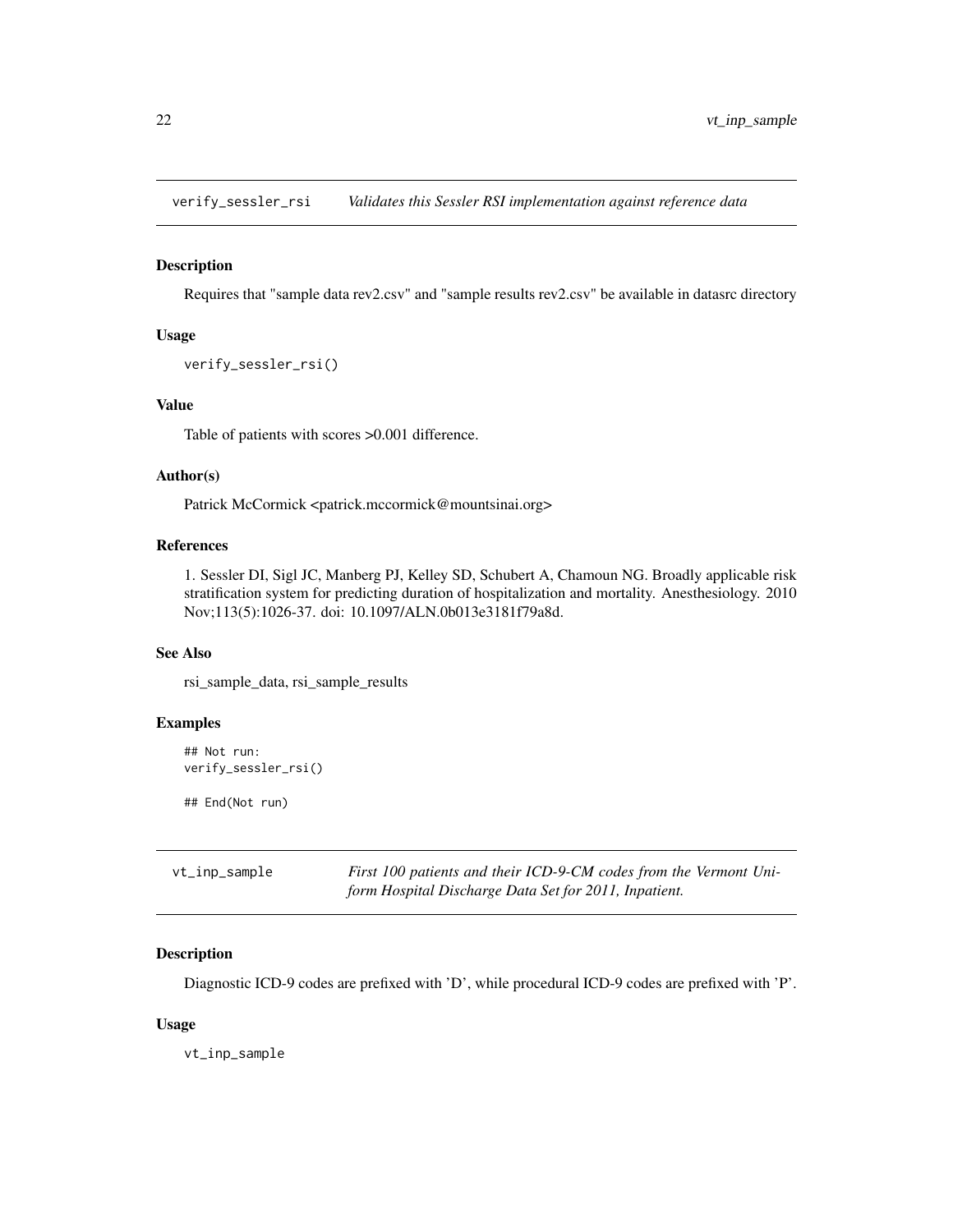#### <span id="page-22-0"></span>vt\_inp\_sample 23

#### Format

A data frame, with column "id" (numeric), some descriptive columns, "dx" (factor), and "icd9cm" (factor)

#### References

[http://healthvermont.gov/research/hospital-utilization/RECENT\\_PU\\_FILES.aspx](http://healthvermont.gov/research/hospital-utilization/RECENT_PU_FILES.aspx)

#### See Also

[icd9cm\\_charlson\\_deyo](#page-6-1), [icd9cm\\_charlson\\_quan](#page-7-1), [icd9cm\\_charlson\\_romano](#page-9-1), [icd9cm\\_elixhauser\\_quan](#page-11-1), [icd9cm\\_elixhauser\\_ahrq37](#page-10-1)

#### Examples

```
max(vt_inp_sample$scu_days)
```